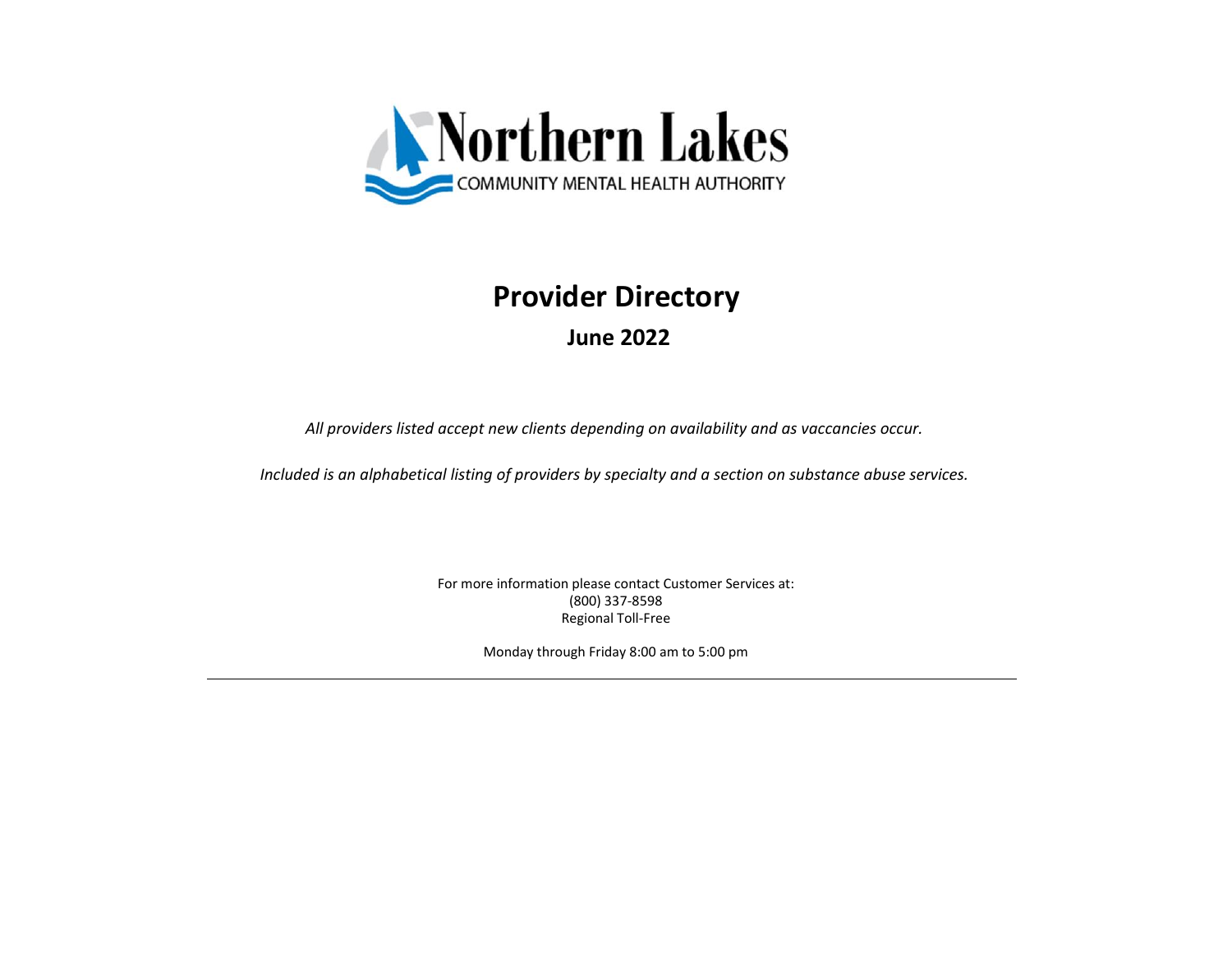## **Table of Contents**

| <b>For Persons In Crisis</b>           |                                                                     | 3                       |
|----------------------------------------|---------------------------------------------------------------------|-------------------------|
|                                        | <b>Crisis Intervention Services</b>                                 | $\overline{\mathbf{3}}$ |
|                                        | <b>Crisis Residential Services</b>                                  | 3                       |
| <b>For Adult Populations</b>           |                                                                     | $\overline{\mathbf{3}}$ |
|                                        | Community Living Supports & Services                                | 3                       |
|                                        | Day Programs                                                        | $\overline{4}$          |
|                                        | Inpatient Psychiatric Hospital Services                             | 4                       |
|                                        | <b>Fiscal Intermediary Services</b>                                 | $\overline{7}$          |
|                                        | <b>Partial Hospitization Programs</b>                               | $\overline{7}$          |
|                                        | Peer Support Services                                               | $\overline{7}$          |
|                                        | <b>Psychological Services</b>                                       | $\overline{7}$          |
|                                        | Psychiatric Services & Medication Clinics                           | 8                       |
|                                        | <b>Rehabilitation Services</b>                                      | 8                       |
|                                        | Self-Determination                                                  | 8                       |
|                                        | <b>Specialized Residential Services</b>                             | 8                       |
|                                        | Out of Catchment Area - Specialized Residential Services            | 11                      |
|                                        | For Adults with Intellectual/ Development Disabilities              | 14                      |
|                                        | <b>Skill Building Assistance</b>                                    | 14                      |
|                                        | Supported Independent Living Services                               | 15                      |
|                                        | <b>Supports Coordination</b>                                        | 15                      |
|                                        | For Children with Intellectual/ Developmental Disabilities          | 15                      |
|                                        | <b>Skill Building Assistance</b>                                    | 15                      |
|                                        | <b>Supports Coordination</b>                                        | 15                      |
| For Adults with Mental Illness         |                                                                     | 16                      |
|                                        | Case Management                                                     | 16                      |
|                                        | Psychosocial Rehabilitation Clubhouses                              | 16                      |
|                                        | Outpatient Therapy - Individual and Group                           | 16                      |
|                                        | <b>Vocational Services</b>                                          | 16                      |
|                                        | Supported Independent Living Services                               | 17                      |
|                                        | OBRA - Nursing Home Screening, Assessment, Monitoring and Treatment | 17                      |
|                                        | For Children with Serious Emotional Disturbance                     | 17                      |
|                                        | Case Management/ Home Based                                         | 17                      |
|                                        | <b>Crisis Residential Services</b>                                  | 18                      |
|                                        | Inpatient Psychiatric Hospital Services                             | 18                      |
|                                        | Outpatient Therapy - Individual and Group                           | 18                      |
|                                        | Other Services Support & Advocasy                                   | 18                      |
|                                        | Psychiatric and Medication Clinic Services                          | 18                      |
|                                        | <b>Psychological Services</b>                                       | 19                      |
|                                        | <b>Specialized Residential Services</b>                             | 19                      |
|                                        | <b>Rehabilitation Services</b>                                      | 19                      |
| <b>Children's Autism Services</b>      |                                                                     | 20                      |
| <b>Supported Independence Programs</b> |                                                                     | 21                      |
| <b>Transportation Services</b>         |                                                                     | 22                      |
| <b>Substance Abuse</b>                 |                                                                     | 23                      |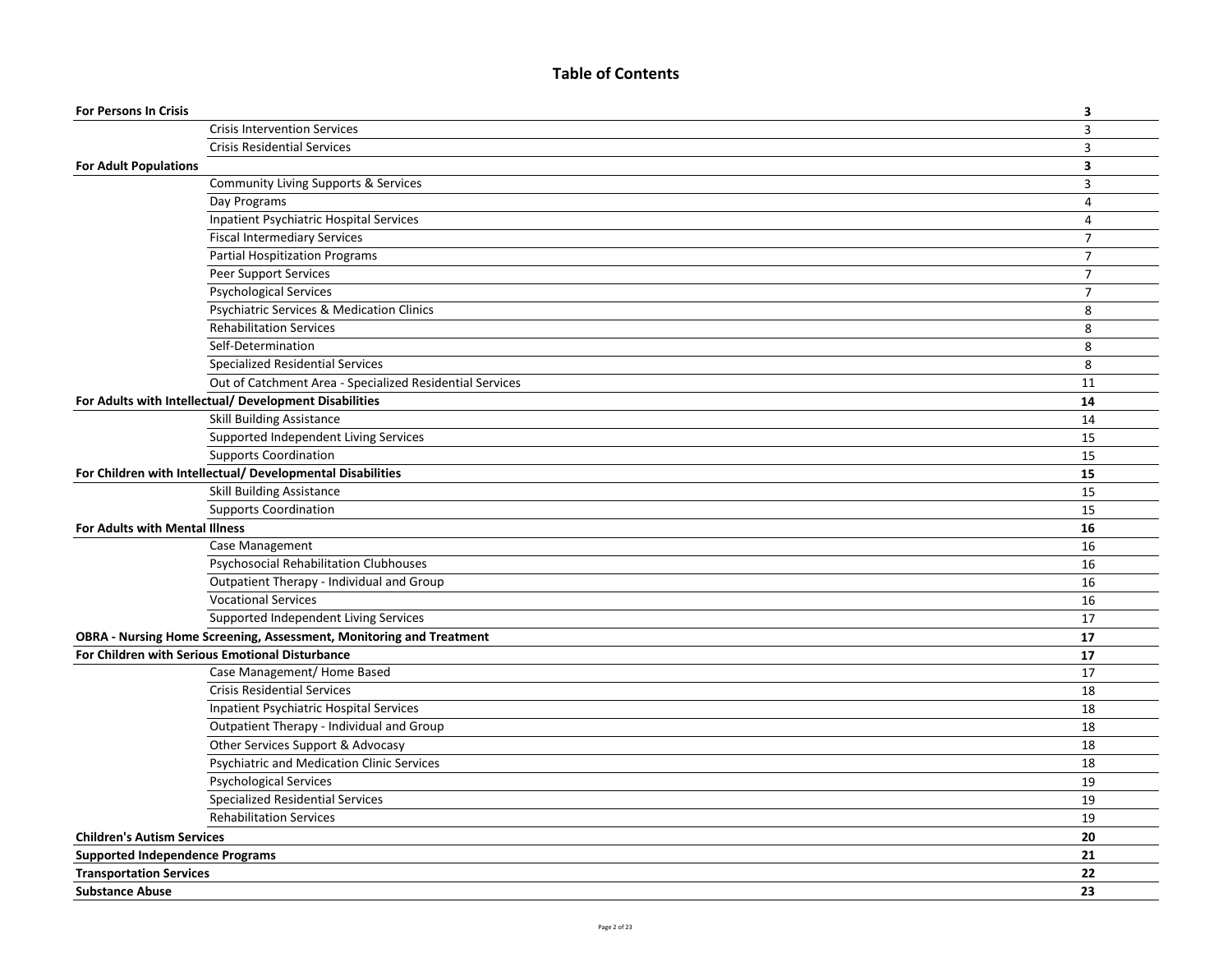| NLCMHA - PROVIDER DIRECTORY                    |                                                                                 |                                                                                  |                              |                                                   |                   |                                                                      |                                                                                                              |                                                                            |  |  |
|------------------------------------------------|---------------------------------------------------------------------------------|----------------------------------------------------------------------------------|------------------------------|---------------------------------------------------|-------------------|----------------------------------------------------------------------|--------------------------------------------------------------------------------------------------------------|----------------------------------------------------------------------------|--|--|
| Service                                        | <b>Contractor Name</b>                                                          | Address                                                                          | <b>Phone Number</b>          | Language<br>ccomodatio<br>vailable Upo<br>Request | Number of<br>Beds | MI = for adults with<br><b>DD</b><br>ntal illness<br>for adults with | Accommodations                                                                                               | <b>Additional Information</b>                                              |  |  |
| <b>FOR PERSON IN CRISIS</b>                    |                                                                                 |                                                                                  |                              |                                                   |                   |                                                                      |                                                                                                              |                                                                            |  |  |
| <b>Crisis Intervention Services</b>            | Northern Family Intervention Services                                           | P.O. Box 398<br>Gaylord, MI 49734<br>www.northernfamily.org                      | 989-732-6448                 | $\pmb{\mathsf{x}}$                                |                   |                                                                      |                                                                                                              | Children with Serious<br>Emotional Disturbance -<br>Referral by NLCMH ONLY |  |  |
| <b>Crisis Intervention Services</b>            | Northern Lakes Community Mental Health                                          | 527 Cobb Street<br>Cadillac, MI 49601<br>www.northernlakescmh.org                | 833-295-0616<br>231-775-3463 | $\boldsymbol{\mathsf{x}}$                         |                   |                                                                      | Wheelchair accessible<br>sidewalks, auto doors, grab<br>bars                                                 |                                                                            |  |  |
| <b>Crisis Intervention Services</b>            | Northern Lakes Community Mental Health                                          | 2715 Townline Road<br>Houghton Lake, MI 48629<br>www.northernlakescmh.org        | 833-295-0616<br>989-366-8550 | $\boldsymbol{\mathsf{x}}$                         |                   |                                                                      | Wheelchair accessible<br>sidewalks, auto doors, grab<br>bars                                                 |                                                                            |  |  |
| <b>Crisis Intervention Services</b>            | Northern Lakes Community Mental Health                                          | 204 Meadows Drive<br>Grayling, MI 49738<br>www.northernlakescmh.org              | 833-295-0616<br>989-348-8522 | $\boldsymbol{\mathsf{x}}$                         |                   |                                                                      | Wheelchair accessible<br>sidewalks, auto doors, grab<br>bars, elevator                                       |                                                                            |  |  |
| <b>Crisis Intervention Services</b>            | Northern Lakes Community Mental Health                                          | 105 Hall Street<br>Traverse City, MI 49684<br>www.northernlakescmh.org           | 833-295-0616<br>231-922-4850 | $\pmb{\mathsf{x}}$                                |                   |                                                                      | Wheelchair accessible<br>sidewalks, auto doors, grab<br>bars, elevator, wheelchair<br>accessible van         |                                                                            |  |  |
| <b>Crisis Intervention Services</b>            | ProtoCall Services, Inc.                                                        | www.protocallservices.com                                                        | 833-295-0616                 | x                                                 |                   | $\overline{\phantom{a}}$                                             | n/a                                                                                                          | After hours crisis                                                         |  |  |
| <b>Crisis Residential Services</b>             | Child & Famly Services of NW Michigan<br>Crisis Foster Care                     | 3785 Veterans Drive<br>Traverse City, MI 49684<br>www.cfsnwmi.org                | 231-946-8975                 | $\overline{a}$                                    |                   |                                                                      |                                                                                                              | For Children - Referral by<br><b>NLCMH ONLY</b>                            |  |  |
| <b>Crisis Residential Services</b>             | Genesee Regional Crisis Residential Unit/<br><b>Hope Network - New Passages</b> | 304 West Tobias<br>Flint, MI 48503                                               | 810-233-4093                 |                                                   | 12                | MI                                                                   |                                                                                                              |                                                                            |  |  |
| <b>Crisis Residential Services</b>             | North Shores Center                                                             | 6193 Norway Drive<br>Oscoda, MI 48750<br>www.northshorecenter.com                | 989-569-3772                 |                                                   |                   |                                                                      |                                                                                                              | For Adults - Referral by<br><b>NLCMH ONLY</b>                              |  |  |
| <b>Crisis Residential Services</b>             | Pivot I/ Hope Network Behavioral Health                                         | 440 Baltimore NE<br>Grand Rapids, MI 49503<br>www.hopenetwork.org                | 616-454-4777                 | $\overline{a}$                                    |                   |                                                                      |                                                                                                              | For Adults - Referral by<br><b>NLCMH ONLY</b>                              |  |  |
| <b>Crisis Residential Services</b>             | Pivot II / Hope Network Behavioral Health                                       | 456 Baltimore NE<br>Grand Rapids, MI 49503<br>www.hopenetwork.org                | 616-454-4777                 | $\overline{\phantom{a}}$                          |                   |                                                                      |                                                                                                              | For Adults - Referral by<br><b>NLCMH ONLY</b>                              |  |  |
| <b>Crisis Residential Services</b>             | Robert Brown Crisis Center/ Hope Network<br>Integrated Recovery                 | 160 Manley Street<br>Holland, MI 49424<br>www.hopenetwork.com                    | 616-298-8190                 | $\overline{\phantom{a}}$                          |                   |                                                                      |                                                                                                              | For Adults - Referral by<br><b>NLCMH ONLY</b>                              |  |  |
| <b>Crisis Residential Services</b>             | Saginaw Meadows/ Hope Network - New<br>Passages                                 | 3353 Hospital Road<br>Saginaw, MI 48603                                          | 989-746-9633                 |                                                   | 8                 | MI/DD                                                                |                                                                                                              |                                                                            |  |  |
|                                                |                                                                                 | <b>FOR ADULT POPULATIONS</b>                                                     |                              |                                                   |                   |                                                                      |                                                                                                              |                                                                            |  |  |
| <b>Community Living Supports</b><br>& Services | AuSable In Home Care, LLC                                                       | 751 North Manistee Road<br>Grayling, MI 49738                                    | 989-745-6508                 | ٠                                                 |                   | $\sim$                                                               | N/A                                                                                                          |                                                                            |  |  |
| <b>Community Living Supports</b><br>& Services | C.H.O.I.C.E.S., Inc.                                                            | 3180 Racquet Club Drive, Suite D<br>Traverse City, MI 49684                      | 231-943-2552                 |                                                   |                   |                                                                      | Accessible entrance, route,<br>restrooms, telephones,<br>parking, and reasonable<br>accommodations available |                                                                            |  |  |
| <b>Community Living Supports</b><br>& Services | Community Home & Health Services, LLC                                           | 657 Chestnut Court<br>Gaylord, MI 49735<br>https://chhs.com                      | 989-732-6374                 | $\overline{\phantom{a}}$                          |                   |                                                                      | Language accommodation<br>resources offered by CMH<br>available upon request                                 |                                                                            |  |  |
| <b>Community Living Supports</b><br>& Services | Compassionate Care                                                              | 3134 Logan Valley Road<br>Traverse City, MI 49685<br>www.compassionatecaremi.com | 231-929-5491                 | $\overline{\phantom{a}}$                          |                   |                                                                      |                                                                                                              |                                                                            |  |  |
| <b>Community Living Supports</b><br>& Services | Covenant To Care                                                                | 44997 Coachman Court<br>Canton, MI 48187                                         | 313-570-0275                 |                                                   |                   |                                                                      |                                                                                                              |                                                                            |  |  |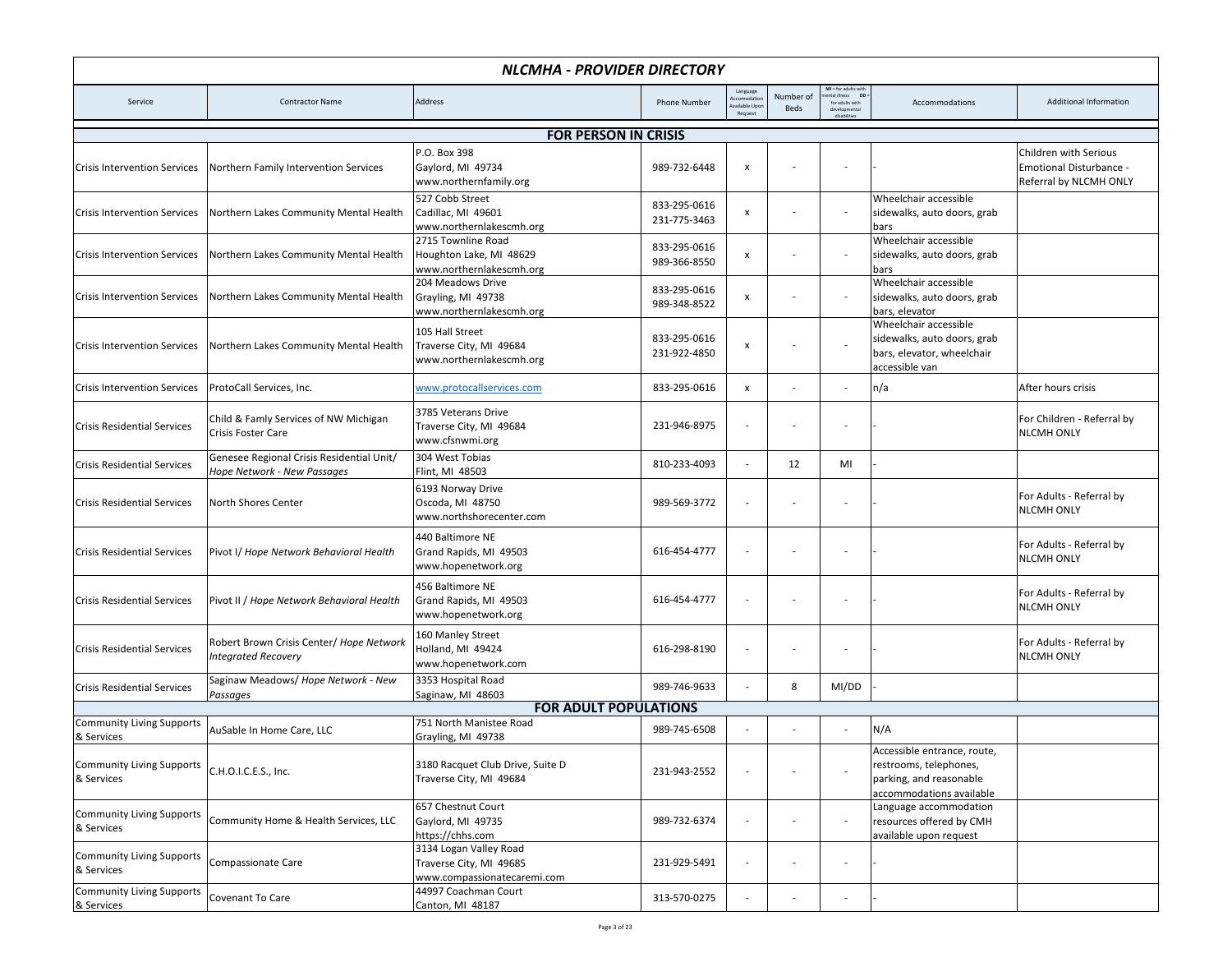| NLCMHA - PROVIDER DIRECTORY                    |                                                          |                                                                                             |                     |                                     |                   |                                                              |                                                                                                                                                                 |                               |  |
|------------------------------------------------|----------------------------------------------------------|---------------------------------------------------------------------------------------------|---------------------|-------------------------------------|-------------------|--------------------------------------------------------------|-----------------------------------------------------------------------------------------------------------------------------------------------------------------|-------------------------------|--|
| Service                                        | <b>Contractor Name</b>                                   | Address                                                                                     | <b>Phone Number</b> | Language<br>vailable Upd<br>Request | Number of<br>Beds | MI = for adults with<br>nental illness DD<br>for adults with | Accommodations                                                                                                                                                  | <b>Additional Information</b> |  |
| <b>Community Living Supports</b><br>& Services | MI Independent Living, LLC                               | 1526 Mitchell Street<br>Cadillac, MI 49601                                                  | 231-715-6251        | Ĭ.                                  |                   |                                                              | Grab Bars                                                                                                                                                       |                               |  |
| <b>Community Living Supports</b><br>& Services | <b>Real Life Living Services</b>                         | 1037 North Mitchell Street, Suite 13<br>Cadillac, MI 49601<br>https://rlls.org              | 231-887-4080        | $\overline{a}$                      |                   | L.                                                           | Accessible entrance, route,<br>restrooms, telephones,<br>drinking fountains, parking,<br>alarms, and reasonable<br>accommodations available                     |                               |  |
| <b>Community Living Supports</b><br>& Services | Specialized Personal Recovery Services                   | 1364 Alexander Drive<br>Traverse City, MI 49696                                             | 231-350-0501        | L.                                  |                   | $\overline{a}$                                               |                                                                                                                                                                 |                               |  |
| <b>Community Living Supports</b><br>& Services | Spectrum Community Services, Inc.                        | 28303 Joy Road<br>Westland, MI 48185<br>www.spectrumhuman.org                               | 734-458-8729        | $\overline{\phantom{a}}$            |                   | ÷,                                                           | Accessible entrance, route,<br>treatment rooms, restrooms,<br>parking, alarms, and<br>reasonable accommodations<br>available                                    |                               |  |
| <b>Community Living Supports</b><br>& Services | TRAIL (Traverse Regional Assisted<br>Independent Living) | 935 Barlow<br>Traverse City, MI 49686<br>www.brickways.org                                  | 231-932-9030        | $\overline{a}$                      |                   |                                                              |                                                                                                                                                                 |                               |  |
| Day Programs                                   | Footprints In Time                                       | 3815 South Morey Road<br>Lake City, MI 49651<br>https://footprintsit.com                    | 231-429-9789        | $\overline{\phantom{a}}$            |                   | $\sim$                                                       | Hoist/ lifts, barrier free<br>restrooms, grab bars, ground<br>level entrance                                                                                    |                               |  |
| Day Programs                                   | <b>Grand Traverse Industries</b>                         | 2170 Traversefield Drive<br>Traverse City, MI 49686<br>www.grandtraverseindustries.com      | 231-922-4886        | L.                                  |                   |                                                              | Ramp, hoist/ lifts, barrier free<br>restrooms, grab bars                                                                                                        |                               |  |
| Day Programs                                   | Hope Network of West Michigan                            | 1610 Corwin Street<br>Cadillac, MI 49601<br>www.hopenetwork.org                             | 231-775-3425        | $\overline{\phantom{a}}$            |                   | ÷,                                                           |                                                                                                                                                                 |                               |  |
| Day Programs                                   | Hope Network of West Michigan - Paris<br>Facility        | 21645 Northland Drive<br>Paris, MI 49338<br>www.hopenetwork.org                             | 616-328-7167        | $\sim$                              |                   |                                                              |                                                                                                                                                                 |                               |  |
| Day Programs                                   | R.O.O.C., Inc.                                           | 11051 North Cut Road, PO Box 827,<br>Roscommon, MI 48653<br>www.rooc.org                    | 989-275-9555        | $\overline{a}$                      |                   | ÷,                                                           |                                                                                                                                                                 |                               |  |
| <b>Inpatient Psychiatric</b><br>Hospital       | <b>BCA of Detroit - Stonecrest Center</b>                | 15000 Gratiot Avenue<br>Detroit, MI 48205-1973<br>www.stonecrestcenter.com                  | 313-245-0649        | $\overline{\phantom{a}}$            |                   | $\sim$                                                       | Accessible entrance, route,<br>treatment rooms, restrooms,<br>telephones, drinking<br>fountains, parking, alarms, and<br>reasonable accommodations<br>available |                               |  |
| <b>Inpatient Psychiatric</b><br>Hospital       | <b>Cedar Creek Hospital</b>                              | 101 West Townsend Road<br>St Johns, MI 48879<br>https://cedarcreekhospital.com              | 989-403-6022        | $\overline{\phantom{a}}$            |                   |                                                              | Accessible entrance, route,<br>treatment rooms, restrooms,<br>telephones, drinking<br>fountains, parking, alarms, and<br>reasonable accommodations<br>available |                               |  |
| Inpatient Psychiatric<br>Hospital              | Forest View Psychiatric Hospital                         | 1055 Medical Park Drive SE<br>Grand Rapids, MI 49546-3671<br>https://forestviewhospital.com | 800-949-8439        | $\overline{a}$                      |                   |                                                              | Accessible entrance, route,<br>treatment rooms, restrooms,<br>telephones, drinking<br>fountains, parking, alarms, and<br>reasonable accommodations<br>available |                               |  |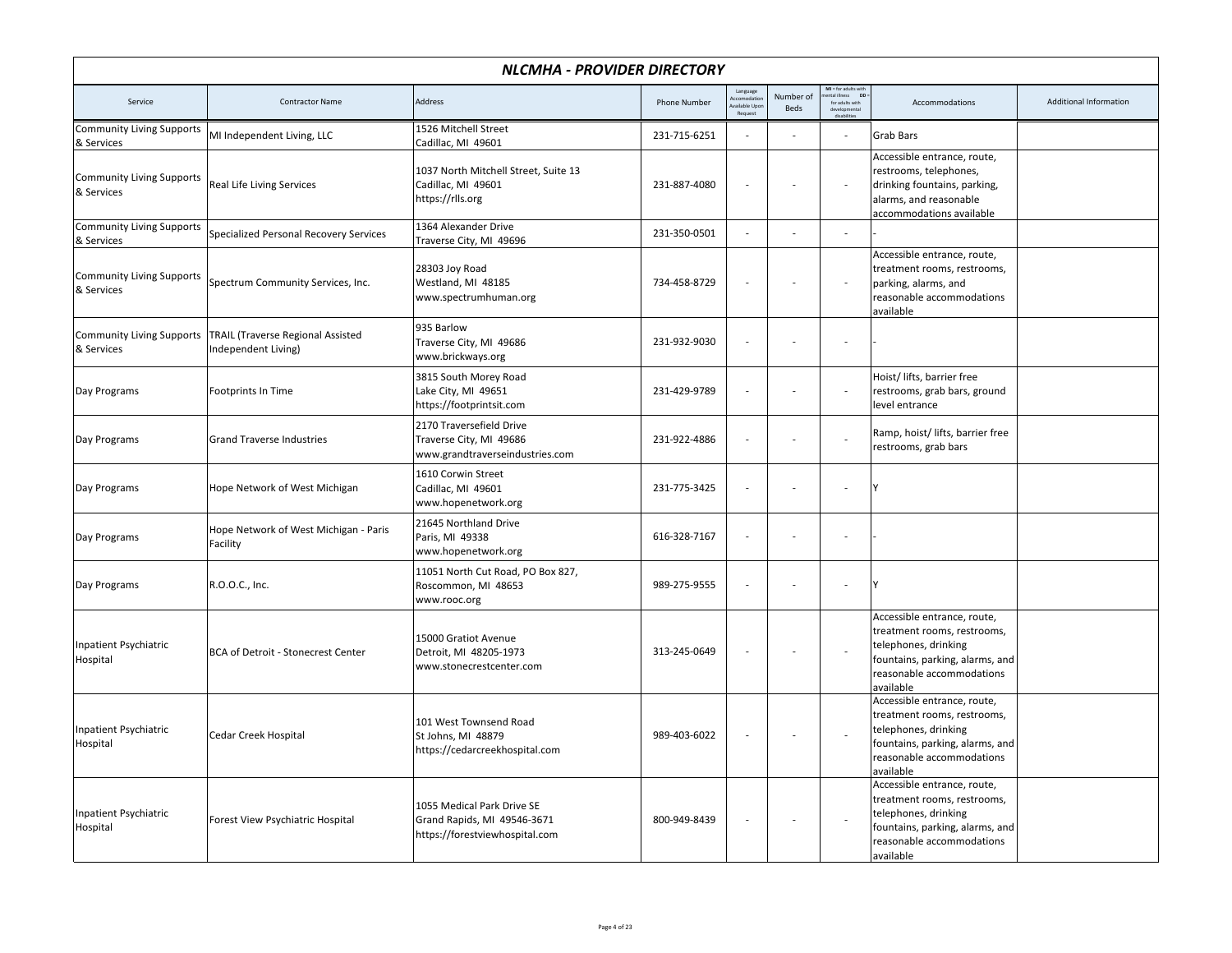|                                                          | <b>NLCMHA - PROVIDER DIRECTORY</b> |                                                                                  |                     |                                                    |                   |                                                                                |                                                                                                                                                                  |                               |  |  |  |
|----------------------------------------------------------|------------------------------------|----------------------------------------------------------------------------------|---------------------|----------------------------------------------------|-------------------|--------------------------------------------------------------------------------|------------------------------------------------------------------------------------------------------------------------------------------------------------------|-------------------------------|--|--|--|
| Service                                                  | <b>Contractor Name</b>             | Address                                                                          | <b>Phone Number</b> | Language<br>ccomodatio<br>vailable Upor<br>Request | Number of<br>Beds | MI = for adults with<br>nental illness DD<br>ntal illness D<br>for adults with | Accommodations                                                                                                                                                   | <b>Additional Information</b> |  |  |  |
| Inpatient Psychiatric<br>Hospital                        | Harbor Oaks Hospital               | 35031 23 Mile Road<br>New Baltimore, MI 48087<br>www.harboroaks.com              | 586-684-4574        |                                                    |                   | $\overline{\phantom{a}}$                                                       | Accessible entrance, route,<br>treatment rooms, restrooms,<br>telephones, drinking<br>fountains, parking, alarms, and<br>reasonable accommodations<br>available  |                               |  |  |  |
| <b>Inpatient Psychiatric</b><br>Hospital                 | Havenwyck Mental Health System     | 1525 University Drive<br>Auburn Hills, MI 48326<br>https://havenwyckhospital.com | 800-401-2727        |                                                    |                   | $\overline{\phantom{a}}$                                                       | Accessible entrance, route,<br>treatment rooms, restrooms,<br>telephones, drinking<br>fountains, parking, alarms, and<br>reasonable accommodations<br>available  |                               |  |  |  |
| Inpatient Psychiatric<br>Hospital                        | <b>Healthsource Saginaw</b>        | 3340 Hospital Road<br>Saginaw, MI 48603<br>www.healthsourcesaginaw.org           | 989-790-7700        |                                                    |                   | ÷,                                                                             |                                                                                                                                                                  |                               |  |  |  |
| <b>Inpatient Psychiatric</b><br><b>Hospital Services</b> | McLaren - Bay Region               | 1900 Columbus Avenue<br>Bay City, MI 48708<br>www.mclaren.org                    | 989-894-3911        |                                                    | N/A               |                                                                                | Accesssible entrance, route,<br>treatment rooms, restrooms,<br>telephones, drinking<br>fountains, parking, alarms, and<br>reasonable accommodations<br>available |                               |  |  |  |
| <b>Inpatient Psychiatric</b><br><b>Hospital Services</b> | McLaren - Flint                    | 401 South Ballenger Hwy<br>Flint, MI 48532<br>www.mclaren.org                    | 810-342-2982        |                                                    | N/A               |                                                                                | Accesssible entrance, route,<br>treatment rooms, restrooms,<br>telephones, drinking<br>fountains, parking, alarms, and<br>reasonable accommodations<br>available |                               |  |  |  |
| <b>Inpatient Psychiatric</b><br><b>Hospital Services</b> | McLaren - Greater Lansing          | 401 West Greenlawn Avenue<br>Lansing, MI 48910-2819<br>www.mclaren.org           | 517-975-3212        |                                                    | N/A               | $\overline{\phantom{a}}$                                                       | Accesssible entrance, route,<br>treatment rooms, restrooms,<br>telephones, drinking<br>fountains, parking, alarms, and<br>reasonable accommodations<br>available |                               |  |  |  |
| <b>Inpatient Psychiatric</b><br><b>Hospital Services</b> | McLaren - Lapeer                   | 1375 North Main Street<br>Lapeer, MI 48446<br>www.mclaren.org                    | 810-667-5902        |                                                    | N/A               | $\sim$                                                                         | Accesssible entrance, route,<br>treatment rooms, restrooms,<br>telephones, drinking<br>fountains, parking, alarms, and<br>reasonable accommodations<br>available |                               |  |  |  |
| <b>Inpatient Psychiatric</b><br><b>Hospital Services</b> | McLaren - Macomb                   | 46810 Schoenherr Road<br>Shelby Township, MI 48315<br>www.mclaren.org            | 586-493-3205        |                                                    | N/A               | $\overline{\phantom{a}}$                                                       | Accesssible entrance, route,<br>treatment rooms, restrooms,<br>telephones, drinking<br>fountains, parking, alarms, and<br>reasonable accommodations<br>available |                               |  |  |  |
| <b>Inpatient Psychiatric</b><br><b>Hospital Services</b> | McLaren - Oakland                  | 50 North Perry Street<br>Pontiac, MI 48342<br>www.mclaren.org                    | 248-338-5588        |                                                    | N/A               |                                                                                | Accesssible entrance, route,<br>treatment rooms, restrooms,<br>telephones, drinking<br>fountains, parking, alarms, and<br>reasonable accommodations<br>available |                               |  |  |  |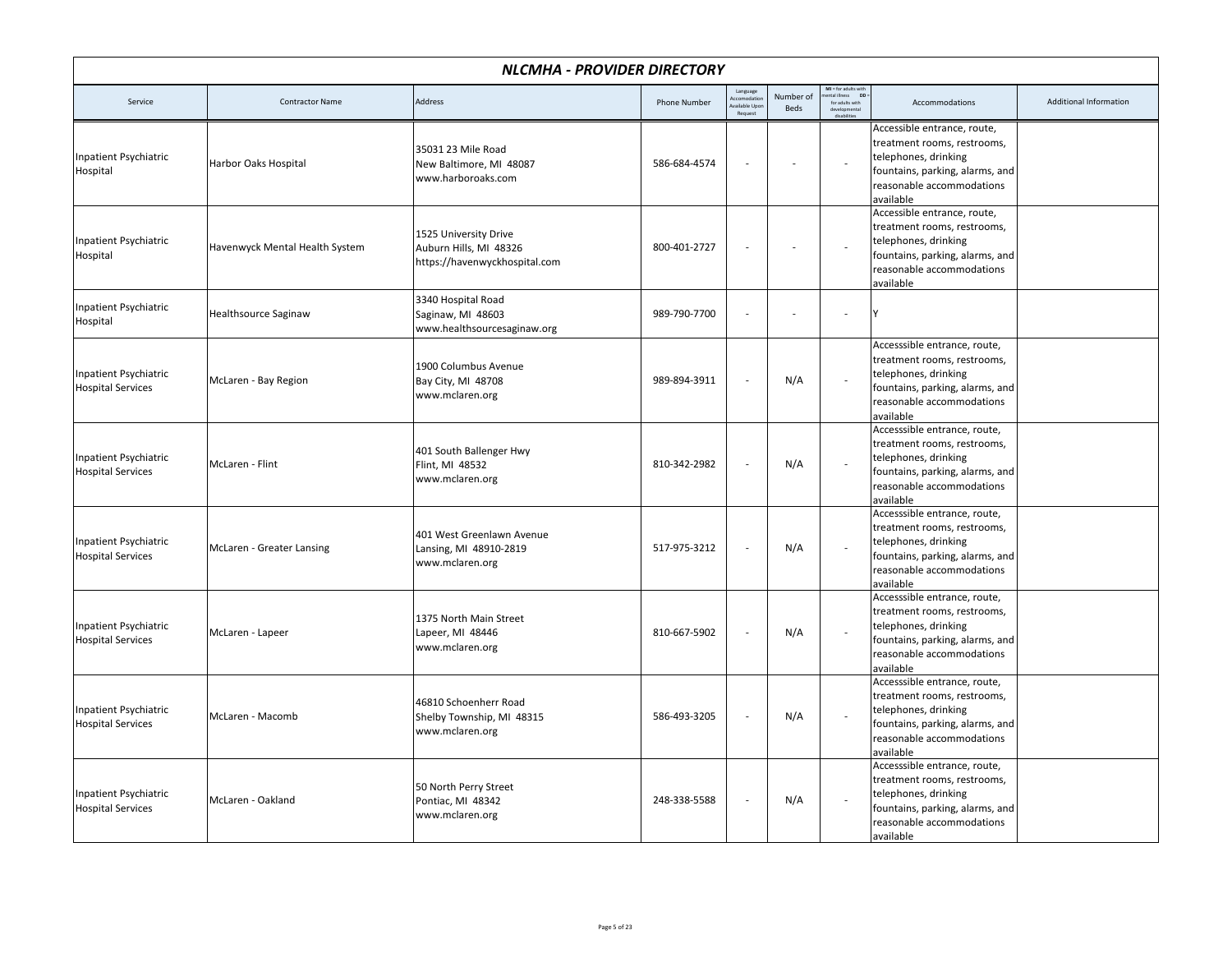| NLCMHA - PROVIDER DIRECTORY                       |                                            |                                                                                     |                     |                                                    |                   |                                                                                                                            |                                                                                                                                                                                           |                               |  |
|---------------------------------------------------|--------------------------------------------|-------------------------------------------------------------------------------------|---------------------|----------------------------------------------------|-------------------|----------------------------------------------------------------------------------------------------------------------------|-------------------------------------------------------------------------------------------------------------------------------------------------------------------------------------------|-------------------------------|--|
| Service                                           | <b>Contractor Name</b>                     | Address                                                                             | <b>Phone Number</b> | Language<br>ccomodation<br>vailable Upo<br>Request | Number of<br>Beds | <b>MI</b> = for adults with<br>nental illness <b>DD</b><br>ntal illness<br>for adults with<br>developmental<br>dirabilitie | Accommodations                                                                                                                                                                            | <b>Additional Information</b> |  |
| Inpatient Psychiatric<br><b>Hospital Services</b> | McLaren - Port Huron                       | 1221 Pine Grove Avenue<br>Port Huron, MI 48060<br>www.mclaren.org                   | 810-985-2614        |                                                    | N/A               |                                                                                                                            | Accesssible entrance, route,<br>treatment rooms, restrooms,<br>telephones, drinking<br>fountains, parking, alarms, and<br>reasonable accommodations<br>available                          |                               |  |
| <b>Inpatient Psychiatric</b><br>Hospital          | Mercy Health - Hackley Behavioral Health   | 1700 Clinton Street<br>Muskegon, MI 49443<br>www.mercyhealth.com                    | 231-728-4950        |                                                    |                   |                                                                                                                            |                                                                                                                                                                                           |                               |  |
| Inpatient Psychiatric<br>Hospital                 | Mercy Health - St. Mary's                  | 200 Jefferson SE<br>Grand Rapids, MI 49503-4502<br>www.mercyhealth.com              | 616-685-5000        |                                                    |                   |                                                                                                                            | Υ                                                                                                                                                                                         |                               |  |
| Inpatient Psychiatric<br>Hospital                 | Mid Michigan Health - Alpena               | 1501 West Chisholm Street<br>Alpena, MI 49707-1753<br>www.midmichigan.org           | 989-356-7258        |                                                    |                   |                                                                                                                            | Accessible entrance, route,<br>treatment rooms, restrooms,<br>telephones, drinking water<br>dispensers and/or pitchers,<br>parking, alarms, and<br>reasonable accommodations<br>available |                               |  |
| Inpatient Psychiatric<br>Hospital                 | Mid Michigan Health - Gratiot              | 300 East Warwick Drive<br>Alma, MI 48801-1014<br>www.midmichigan.org                | 989-463-7171        |                                                    |                   |                                                                                                                            | Accessible entrance, route,<br>treatment rooms, restrooms,<br>telephones, drinking water<br>dispensers and/or pitchers,<br>parking, alarms, and<br>reasonable accommodations<br>available |                               |  |
| Inpatient Psychiatric<br>Hospital                 | Mid Michigan Health - Midland              | 4005 Orchard Drive<br>Midland, MI 48670-0001<br>www.midmichigan.org                 | 989-839-3690        |                                                    |                   | $\overline{\phantom{a}}$                                                                                                   | Accessible entrance, route,<br>treatment rooms, restrooms,<br>telephones, drinking water<br>dispensers and/or pitchers,<br>parking, alarms, and<br>reasonable accommodations<br>available |                               |  |
| Inpatient Psychiatric<br>Hospital                 | Munson Medical Center                      | 1105 Sixth Street<br>Traverse City, MI 49684<br>www.munsonhealthcare.org            | 231-935-6384        |                                                    |                   | $\sim$                                                                                                                     | Accessible entrance, route,<br>treatment rooms, restrooms,<br>telephones, drinking (water<br>bottles), parking, alarms, and<br>reasonable accommodations<br>available                     |                               |  |
| Inpatient Psychiatric<br>Hospital                 | Pine Rest Christian Mental Health Services | PO Box 165<br>Grand Rapids, MI 49501<br>www.pinerest.org                            | 616-281-6393        |                                                    |                   |                                                                                                                            | Accessible entrance, route,<br>treatment rooms, restrooms,<br>telephones, drinking<br>fountains, parking, alarms, and<br>reasonable accommodations<br>available                           |                               |  |
| Inpatient Psychiatric<br>Hospital                 | UP Health Systems - Marquette              | 580 West College Avenue<br>Marquette, MI 49855<br>www.mgh.org                       | 906-228-9440        | $\overline{\phantom{a}}$                           |                   | $\overline{\phantom{a}}$                                                                                                   | Accessible entrance, route,<br>treatment rooms, restrooms,<br>telephones, drinking<br>fountains, parking, alarms, and<br>reasonable accommodations<br>available                           |                               |  |
| Inpatient Psychiatric<br>Hospital                 | War Memorial Hospital                      | 16523 South Water Tower Drive<br>Kincheloe, MI 49788<br>www.warmemorialhospital.org | 906-635-4460        |                                                    |                   |                                                                                                                            | Y                                                                                                                                                                                         |                               |  |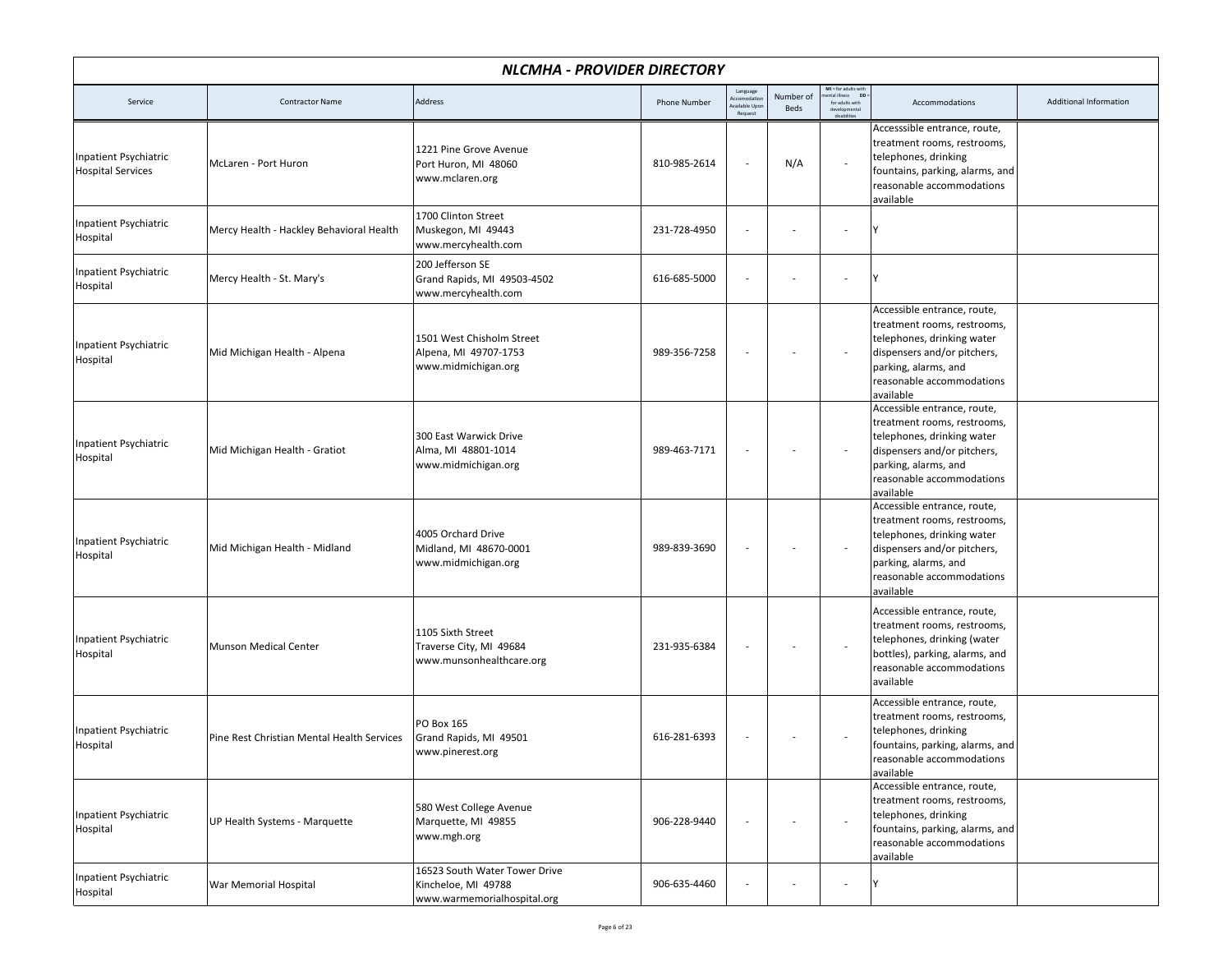| NLCMHA - PROVIDER DIRECTORY                       |                                                  |                                                                                                                                                                                     |                              |                                                   |                   |                                                                           |                                                                                                                                                                 |                        |  |  |
|---------------------------------------------------|--------------------------------------------------|-------------------------------------------------------------------------------------------------------------------------------------------------------------------------------------|------------------------------|---------------------------------------------------|-------------------|---------------------------------------------------------------------------|-----------------------------------------------------------------------------------------------------------------------------------------------------------------|------------------------|--|--|
| Service                                           | <b>Contractor Name</b>                           | <b>Address</b>                                                                                                                                                                      | <b>Phone Number</b>          | Language<br>ccomodatio<br>vailable Upo<br>Request | Number of<br>Beds | MI = for adults with<br>ntal illness DD<br>for adults with<br>dirabilitie | Accommodations                                                                                                                                                  | Additional Information |  |  |
| Fiscal Intermediary Services GT Independence      |                                                  | 215 Broadus Street<br>Sturgis, MI 49091<br>www.gtindependence.com                                                                                                                   | 877-659-4500                 |                                                   |                   |                                                                           | Ramp, barrier free restrooms,<br>grab bars                                                                                                                      |                        |  |  |
| Fiscal Intermediary Services   Stuart Wilson, CPA |                                                  | 6300 Schade Drive<br>Midland, MI 48640<br>www.stuartwilsonfi.com                                                                                                                    | 800-405-1032                 | $\overline{\phantom{a}}$                          |                   | $\sim$                                                                    | Ramp, grab bars/restrooms                                                                                                                                       |                        |  |  |
| Partial Hospitalization<br>Program                | Forest View Psychiatric Hospital                 | 1055 Medical Park Drive SE<br>Grand Rapids, MI 49546-3671<br>www.forestviewhospital.com                                                                                             | 616-942-9610                 | $\overline{a}$                                    |                   | $\overline{\phantom{a}}$                                                  | Accessible entrance, route,<br>treatment rooms, restrooms,<br>telephones, drinking<br>fountains, parking, alarms, and<br>reasonable accommodations<br>available |                        |  |  |
| Partial Hospitalization<br>Program                | Havenwyck Mental Health System                   | 1525 University Drive<br>Auburn Hills, MI 48326<br>https://havenwyckhospital.com                                                                                                    | 248-373-9283                 | $\overline{a}$                                    |                   | $\sim$                                                                    |                                                                                                                                                                 |                        |  |  |
| Partial Hospitalization<br>Program                | Mercy Health - St. Mary's                        | 200 Jefferson SE<br>Grand Rapids, MI 49503-4502<br>www.mercyhealth.com                                                                                                              | 616-685-5000                 | $\overline{a}$                                    |                   |                                                                           |                                                                                                                                                                 |                        |  |  |
| Partial Hospitalization<br>Program                | <b>Munson Medical Center</b>                     | 115 Sixth Street<br>Traverse City, MI 49684<br>www.munsonhealthcare.org                                                                                                             | 231-935-5000                 |                                                   |                   | $\sim$                                                                    | Υ                                                                                                                                                               |                        |  |  |
| Partial Hospitalization<br>Program                | Pine Rest Christian Mental Health Services       | PO Box 165<br>Grand Rapids, MI 49501<br>www.pinerest.org                                                                                                                            | 616-281-6393                 |                                                   |                   |                                                                           | Accessible entrance, route,<br>treatment rooms, restrooms,<br>telephones, drinking<br>fountains, parking, alarms, and<br>reasonable accommodations<br>available |                        |  |  |
| Peer Support Services (Drop<br>In Centers)        | Kandu Island/ CVM, Inc.                          | 3003 B Garfield Avenue North<br>Traverse City, MI 49686<br>www.northernlakescmh.org/consumer-support-<br>involvement/drop-in-centers/kandu-island-<br>traverse-city-drop-in-center/ | 231-932-1590                 |                                                   |                   |                                                                           |                                                                                                                                                                 |                        |  |  |
| Peer Support Services (Drop<br>In Centers)        | New Connections Drop-In Center, Inc.             | 404 West Houghton Lake Road<br>PO Box 824<br>Prudenville, MI 48651                                                                                                                  | 989-366-4476                 | $\overline{a}$                                    |                   | $\overline{\phantom{a}}$                                                  | Wheelchair accessible<br>restrooms, grab bars, extra<br>wheelchair and cane for the<br>blind available for use                                                  |                        |  |  |
| <b>Psychological Services</b>                     | Mark Garner, PhD                                 | 537-B South Garfield Avenue<br>Traverse City, MI 49686                                                                                                                              | 231-946-0299                 | $\overline{a}$                                    |                   | $\sim$                                                                    | N/A                                                                                                                                                             |                        |  |  |
| <b>Psychological Services</b>                     | Northern Clinical Diagnostic Associates,<br>PLLC | 101 South James Street<br>Suite 215<br>Ludington, MI 49431                                                                                                                          | 231-845-2900                 |                                                   |                   | $\overline{\phantom{a}}$                                                  | N/A                                                                                                                                                             |                        |  |  |
| <b>Psychological Services</b>                     | Northern Lakes Community Mental Health           | 527 Cobb Street<br>Cadillac, MI 49601<br>www.northernlakescmh.org                                                                                                                   | 833-295-0616<br>231-775-3463 | $\pmb{\mathsf{x}}$                                |                   | $\overline{\phantom{a}}$                                                  | Wheelchair accessible<br>sidewalks, auto doors, grab<br>bars                                                                                                    |                        |  |  |
| <b>Psychological Services</b>                     | Northern Lakes Community Mental Health           | 2715 Townline Road<br>Houghton Lake, MI 48629<br>www.northernlakescmh.org                                                                                                           | 833-295-0616<br>989-366-8550 | $\pmb{\mathsf{x}}$                                |                   |                                                                           | Wheelchair accessible<br>sidewalks, auto doors, grab<br>bars                                                                                                    |                        |  |  |
| <b>Psychological Services</b>                     | Northern Lakes Community Mental Health           | 204 Meadows Drive<br>Grayling, MI 49738<br>www.northernlakescmh.org                                                                                                                 | 833-295-0616<br>989-348-8522 | x                                                 |                   | $\sim$                                                                    | Wheelchair accessible<br>sidewalks, auto doors, grab<br>bars, elevator                                                                                          |                        |  |  |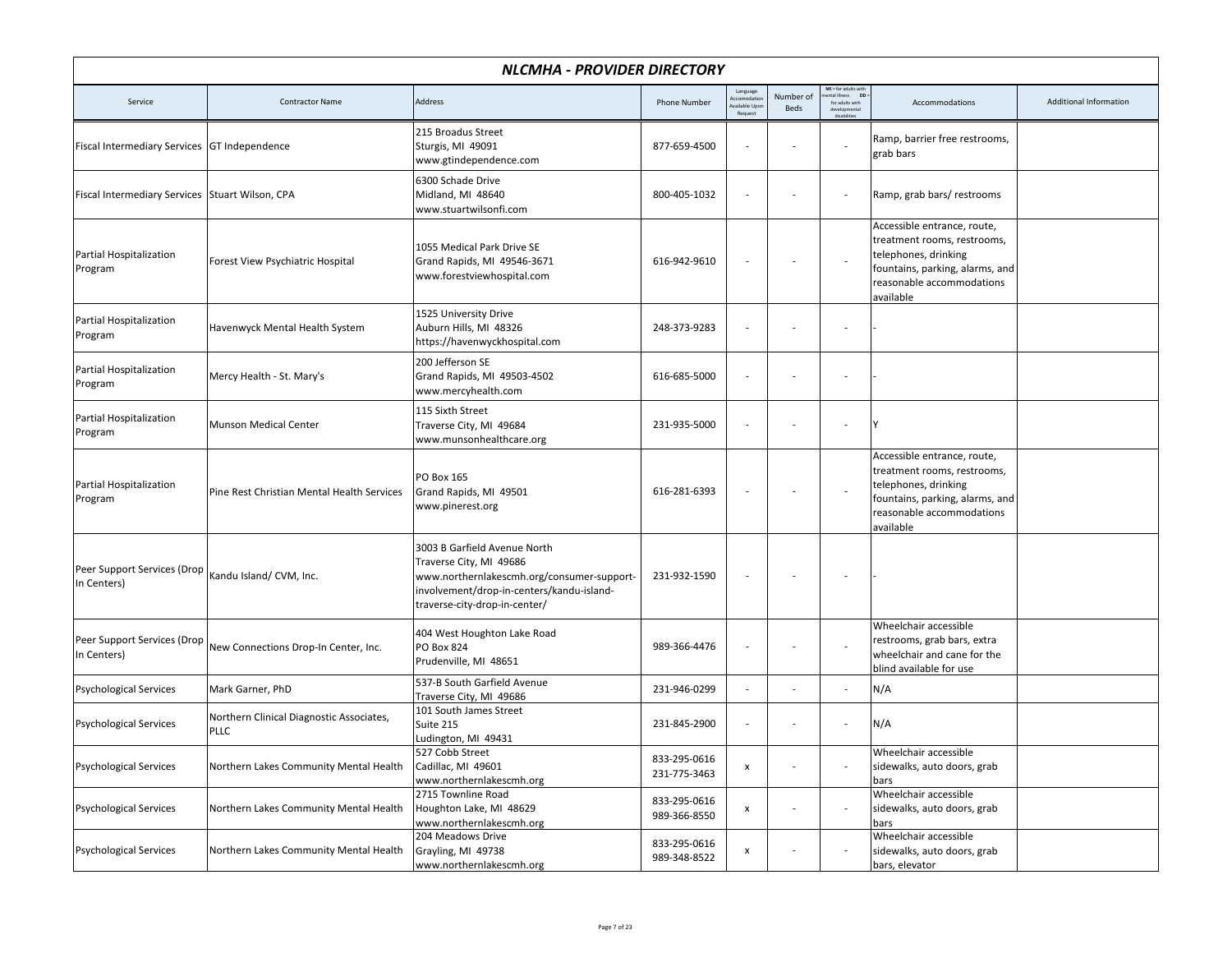| NLCMHA - PROVIDER DIRECTORY                                  |                                                            |                                                                                                                        |                              |                                                   |                   |                                                                |                                                                                                                                                 |                                   |  |
|--------------------------------------------------------------|------------------------------------------------------------|------------------------------------------------------------------------------------------------------------------------|------------------------------|---------------------------------------------------|-------------------|----------------------------------------------------------------|-------------------------------------------------------------------------------------------------------------------------------------------------|-----------------------------------|--|
| Service                                                      | <b>Contractor Name</b>                                     | Address                                                                                                                | <b>Phone Number</b>          | Language<br>ccomodatio<br>wailable Upo<br>Request | Number of<br>Beds | MI = for adults with<br>DD:<br>ntal illness<br>for adults with | Accommodations                                                                                                                                  | Additional Information            |  |
| <b>Psychological Services</b>                                | Northern Lakes Community Mental Health                     | 105 Hall Street<br>Traverse City, MI 49684<br>www.northernlakescmh.org                                                 | 833-295-0616<br>231-922-4850 | x                                                 |                   |                                                                | Wheelchair accessible<br>sidewalks, auto doors, grab<br>bars, elevator, wheelchair<br>accessible van                                            |                                   |  |
| <b>Psychological Services</b>                                | Repertoire Development, LLC                                | 6798 River Street<br>Benzonia, MI 49616                                                                                | 231-499-0359                 | $\overline{\phantom{m}}$                          |                   | $\overline{\phantom{a}}$                                       | N/A                                                                                                                                             |                                   |  |
| Psychiatric and Medication<br>Clinic                         | Behavioral Medicine Associates, PLLC                       | 202 South Union Street<br>Suite 1042<br>Traverse City, MI 49685<br>www.behavioral-medicine.org                         | 231-922-4850                 | $\overline{\phantom{a}}$                          |                   | ÷,                                                             | N/A                                                                                                                                             |                                   |  |
| Psychiatric and Medication<br>Clinic                         | Michigan State University Outpatient<br>Services           | D130 West Fee Hall<br>East Lansing, MI 48824<br>https://healthcare.msu.edu/services/specialty-<br>care/psychiatry.aspx | 517-353-5366                 | $\overline{\phantom{a}}$                          |                   | $\overline{\phantom{a}}$                                       |                                                                                                                                                 | <b>Telemedicine Services Only</b> |  |
| Psychological Services and<br><b>Rehabilitation Services</b> | Northern Lakes Community Mental Health                     | 527 Cobb Street<br>Cadillac, MI 49601<br>www.northernlakescmh.org                                                      | 833-295-0616<br>231-775-3463 | $\pmb{\mathsf{x}}$                                |                   | $\overline{\phantom{a}}$                                       | Wheelchair accessible<br>sidewalks, auto doors, grab<br>bars                                                                                    |                                   |  |
| Psychological Services and<br><b>Rehabilitation Services</b> | Northern Lakes Community Mental Health                     | 2715 Townline Road<br>Houghton Lake, MI 48629<br>www.northernlakescmh.org                                              | 833-295-0616<br>989-366-8550 | $\mathsf{x}$                                      |                   |                                                                | Wheelchair accessible<br>sidewalks, auto doors, grab<br>bars                                                                                    |                                   |  |
| Psychological Services and<br><b>Rehabilitation Services</b> | Northern Lakes Community Mental Health                     | 204 Meadows Drive<br>Grayling, MI 49738<br>www.northernlakescmh.org                                                    | 833-295-0616<br>989-348-8522 | x                                                 |                   |                                                                | Wheelchair accessible<br>sidewalks, auto doors, grab<br>bars, elevator                                                                          |                                   |  |
| Psychological Services and<br><b>Rehabilitation Services</b> | Northern Lakes Community Mental Health                     | 105 Hall Street<br>Traverse City, MI 49684<br>www.northernlakescmh.org                                                 | 833-295-0616<br>231-922-4850 | $\pmb{\mathsf{x}}$                                |                   |                                                                | Wheelchair accessible<br>sidewalks, auto doors, grab<br>bars, elevator, wheelchair<br>accessible van                                            |                                   |  |
| Self Determination/Fiscal<br><b>Intermediary Services</b>    | GT Independence (formerly Guardian Trac)                   | 215 Broadus Street<br>Sturgis, MI 49091<br>www.gtindependence.com                                                      | 877-659-4500                 |                                                   |                   |                                                                |                                                                                                                                                 |                                   |  |
| Self Determination/ Fiscal<br><b>Intermediary Services</b>   | Stuart Wilson, CPA                                         | 6300 Schade Drive<br>Midland, MI 48640<br>www.stuartwilsonfi.com                                                       | 800-405-1032<br>989-832-5400 |                                                   |                   |                                                                |                                                                                                                                                 |                                   |  |
| Specialized Residential<br>Services                          | Beacon Specialized Living Services, Inc.<br>(Office)       | PO Box 69<br>Bangor, MI 49013<br>https://beaconspecialized.org/michigan                                                | 269-427-8400                 | $\pmb{\mathsf{x}}$                                |                   | ÷,                                                             |                                                                                                                                                 |                                   |  |
| <b>Specialized Residential</b><br>Services                   | <b>Benton AFC Facility</b>                                 | 7543 Kinglsey Road<br>PO Box 537<br>Kingsley, MI 49649-0537                                                            | 231-883-5386                 | $\pmb{\chi}$                                      | 12                | DD/MI                                                          | Ground level entry, hoists/<br>lifts, wheelchair accessible<br>van, barrier free restrooms,<br>grab bars, handicap accessible<br>roll in shower |                                   |  |
| Specialized Residential<br>Services                          | Brightside Living - Lake Shore AFC                         | 2480 Tonawanda Road<br>PO Box 128<br>Grawn, MI 49637                                                                   | 231-276-9260                 |                                                   | 12                | DD/MI                                                          | Ramp, wheelchair accessible<br>van, grab bars                                                                                                   |                                   |  |
| Specialized Residential<br>Services                          | Brightside Living - West Shore AFC                         | 2651 Leaf Lane<br>Grawn, MI 49637                                                                                      | 231-276-9795                 | $\mathsf{x}$                                      | 14                | DD/MI Y                                                        |                                                                                                                                                 |                                   |  |
| Specialized Residential<br>Services                          | Cedar Valley Home/ Summertree<br>Residential Centers, Inc. | 3137 Cedar Valley Drive<br>Traverse City, MI 49684<br>www.summertreerc.org                                             | 231-933-0486                 | $\mathsf{x}$                                      | $\overline{4}$    | DD/MI Y                                                        |                                                                                                                                                 |                                   |  |
| Specialized Residential<br>Services                          | Cullen's Care                                              | 6357 Harris Point Trail<br>Lake Ann, MI 49650                                                                          | 231-640-2249                 |                                                   | 4                 | $\overline{\phantom{a}}$                                       | Grab bars                                                                                                                                       |                                   |  |
| Specialized Residential<br>Services                          | Danes Forest/ Aloha Centers, Inc.                          | 2479 East Houghton Lake Drive<br>Lake City, MI 49651                                                                   | 231-328-4695                 | $\pmb{\mathsf{x}}$                                |                   |                                                                | Ramp, grab bars, handicapped<br>accessible shower                                                                                               |                                   |  |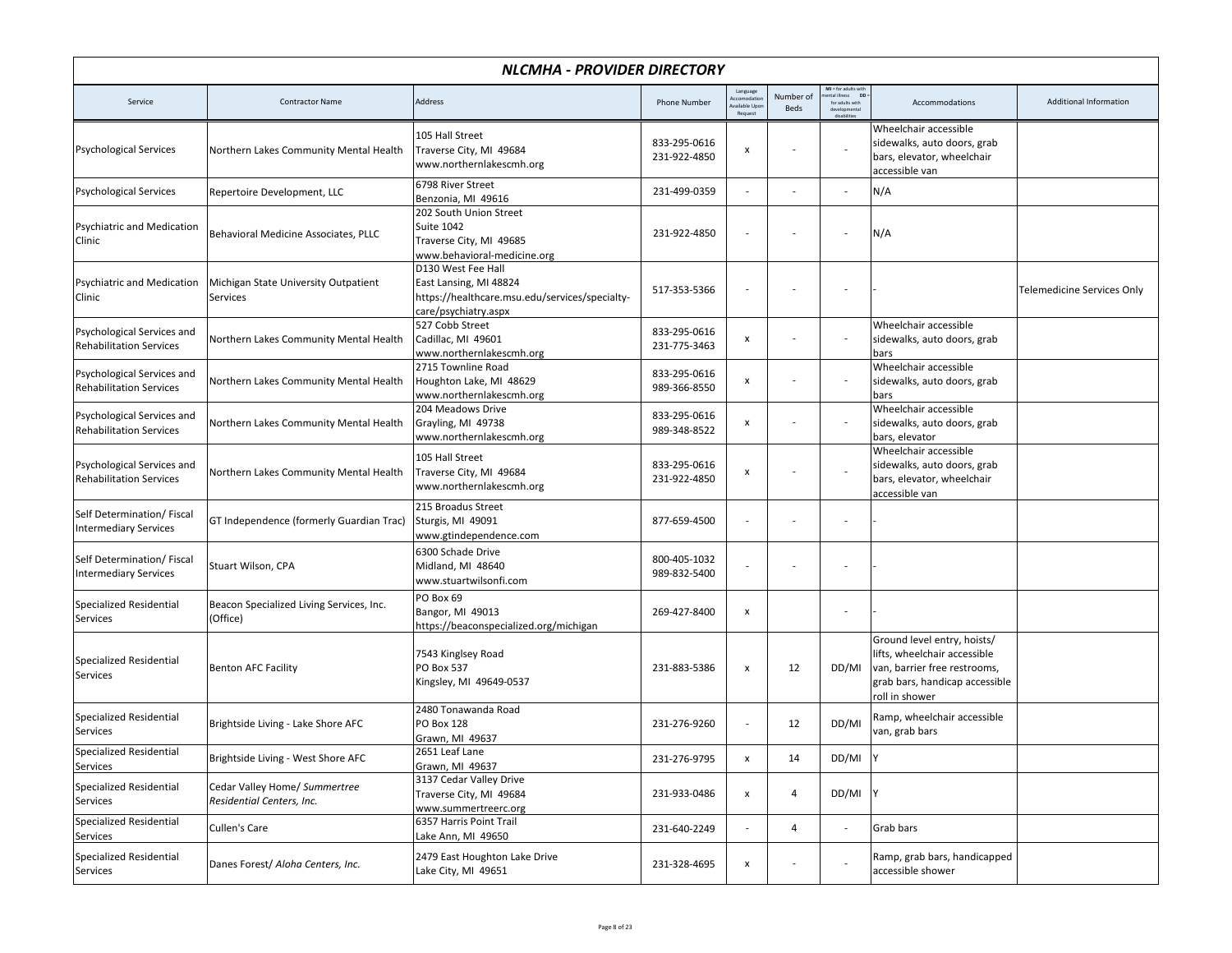| NLCMHA - PROVIDER DIRECTORY                |                                                             |                                                                                   |                              |                                                   |                          |                                                                                                       |                                                                                                                        |                        |  |  |
|--------------------------------------------|-------------------------------------------------------------|-----------------------------------------------------------------------------------|------------------------------|---------------------------------------------------|--------------------------|-------------------------------------------------------------------------------------------------------|------------------------------------------------------------------------------------------------------------------------|------------------------|--|--|
| Service                                    | <b>Contractor Name</b>                                      | Address                                                                           | <b>Phone Number</b>          | Language<br>ccomodatio<br>vailable Upo<br>Request | Number of<br><b>Beds</b> | MI = for adults with<br>nental illness DD :<br>ntal illness<br>for adults with<br>deve<br>disabilitie | Accommodations                                                                                                         | Additional Information |  |  |
| <b>Specialized Residential</b><br>Services | Elmwood AFC/ Summertree Residential<br>Centers, Inc.        | 5861 Tilton Road<br>Traverse City, MI 49684<br>www.summertreerc.org               | 231-946-7939                 | $\pmb{\mathsf{x}}$                                | 6                        | DD                                                                                                    |                                                                                                                        |                        |  |  |
| <b>Specialized Residential</b><br>Services | Evergreen Home/ NLCMHA                                      | 110 Charlene Drive<br>Roscommon, MI 48653                                         | 989-821-8533                 | $\pmb{\mathsf{x}}$                                | 6                        | DD                                                                                                    | Ramp, wheelchair accessible<br>van, barrier free restrooms,<br>grab bars, handicap accessible<br>roll in shower        |                        |  |  |
| <b>Specialized Residential</b><br>Services | Fife Lake Home/ Beacon Specialized Living<br>Services, Inc. | 5568 Gonyer Road<br>Fife Lake, MI 49633<br>https://beaconspecialized.org/michigan | 231-879-7606                 | $\overline{a}$                                    | 8                        | DD/MI                                                                                                 |                                                                                                                        |                        |  |  |
| Specialized Residential<br>Services        | Fort Road Residence                                         | 4470 South Forthill Drive<br>Suttons Bay, MI 49682                                | 231-271-6038                 | $\pmb{\mathsf{x}}$                                | 6                        | DD                                                                                                    | Ramp, barrier free restrooms,<br>grab bars, handicap accessible<br>roll in shower                                      |                        |  |  |
| <b>Specialized Residential</b><br>Services | Friendship Family Home                                      | 215 Hughston<br>McBain, MI 49657-9657                                             | 231-825-2042                 | x                                                 | 6                        | DD                                                                                                    | Ramp, barrier free restrooms,<br>handicap accessible roll in<br>shower                                                 |                        |  |  |
| <b>Specialized Residential</b><br>Services | Heart and Soul Living AFC                                   | 1855 Carlisle Road<br>Traverse City, MI 49686                                     | 231-878-8352<br>231-421-3271 | $\pmb{\mathsf{x}}$                                | 6                        | DD/MI                                                                                                 | Ramp, wheelchair accessible<br>van, barrier free restrooms,<br>grab bars, handicap accessible<br>roll in shower        |                        |  |  |
| Specialized Residential<br>Services        | <b>Hickory Hill AFC</b>                                     | 3909 South McGee Road<br>Lake City, MI 49651                                      | 231-824-0052                 | $\overline{a}$                                    | 6                        | DD/MI                                                                                                 | Ramp, wheelchair accessible<br>van, barrier free restrooms,<br>grab bars, handicap accessible<br>roll in shower        |                        |  |  |
| <b>Specialized Residential</b><br>Services | <b>Hillcrest AFC</b>                                        | 7733 Kingsley Road<br>Kingsley, MI 49649                                          | 231-263-7026                 | X                                                 | 12                       | DD/MI                                                                                                 | Wheelchair accessible van,<br>barrier free restrooms, grab<br>bars, handicap accessible roll<br>in shower              |                        |  |  |
| Specialized Residential<br>Services        | Horizon North, Inc.                                         | 668 South Airport Road<br>Traverse City, MI 49686                                 | 231-941-5734                 | $\overline{a}$                                    | 12                       | MI                                                                                                    | Grab bars                                                                                                              |                        |  |  |
| Specialized Residential<br>Services        | Jones Lake AFC/ NLCMHA                                      | 3464 West Jones Lake Road<br>Grayling, MI 49738                                   | 989-348-2461                 | $\pmb{\mathsf{x}}$                                | 6                        | DD                                                                                                    | Ramp, wheelchair accessible<br>van, barrier free restrooms,<br>grab bars, handicap accessible<br>roll in shower        |                        |  |  |
| <b>Specialized Residential</b><br>Services | Kennedy House                                               | 1623 High Street<br>Traverse City, MI 49684                                       | 231-935-1562                 | x                                                 | 6                        | DD/MI                                                                                                 | Ramp                                                                                                                   |                        |  |  |
| Specialized Residential<br>Services        | Kennedy House West                                          | 3882 Zimmerman Road<br>Traverse City, MI 49685                                    | 231-933-7118                 |                                                   | 6                        | DD/MI                                                                                                 | N                                                                                                                      |                        |  |  |
| Specialized Residential<br>Services        | LaParr AFC                                                  | 2193 Haaland<br>Traverse City, MI 49686                                           | 231-947-8934                 | x                                                 | 6                        | DD                                                                                                    | Grab bars                                                                                                              |                        |  |  |
| Specialized Residential<br>Services        | <b>Liberty Village</b>                                      | 519 South Vandermeulen Road<br>Lake City, MI 49651                                | 231-839-0074                 | $\pmb{\mathsf{x}}$                                | 6                        | DD/MI                                                                                                 | Ramps, grab bars, roll in<br>showers, lift system for<br>bathing, handicap accessible<br>van, hoists, wheelchair scale |                        |  |  |
| <b>Specialized Residential</b><br>Services | Lincoln House LC                                            | 8122 Lincoln Road<br>Cedar, MI 49621                                              | 231-421-1336                 |                                                   | 6                        | DD                                                                                                    | Barrier free restrooms, grab<br>bars, handicap accessible roll<br>in shower                                            |                        |  |  |
| Specialized Residential<br>Services        | Magnolia Care AFC East                                      | 9200 West Walker Road<br>Manton, MI 49663                                         | 231-839-4585                 | $\pmb{\mathsf{x}}$                                | 6                        | DD/MI                                                                                                 | Ramp, wheelchair accessible<br>van, barrier free restrooms,<br>grab bars, handicap accessible<br>roll in shower        |                        |  |  |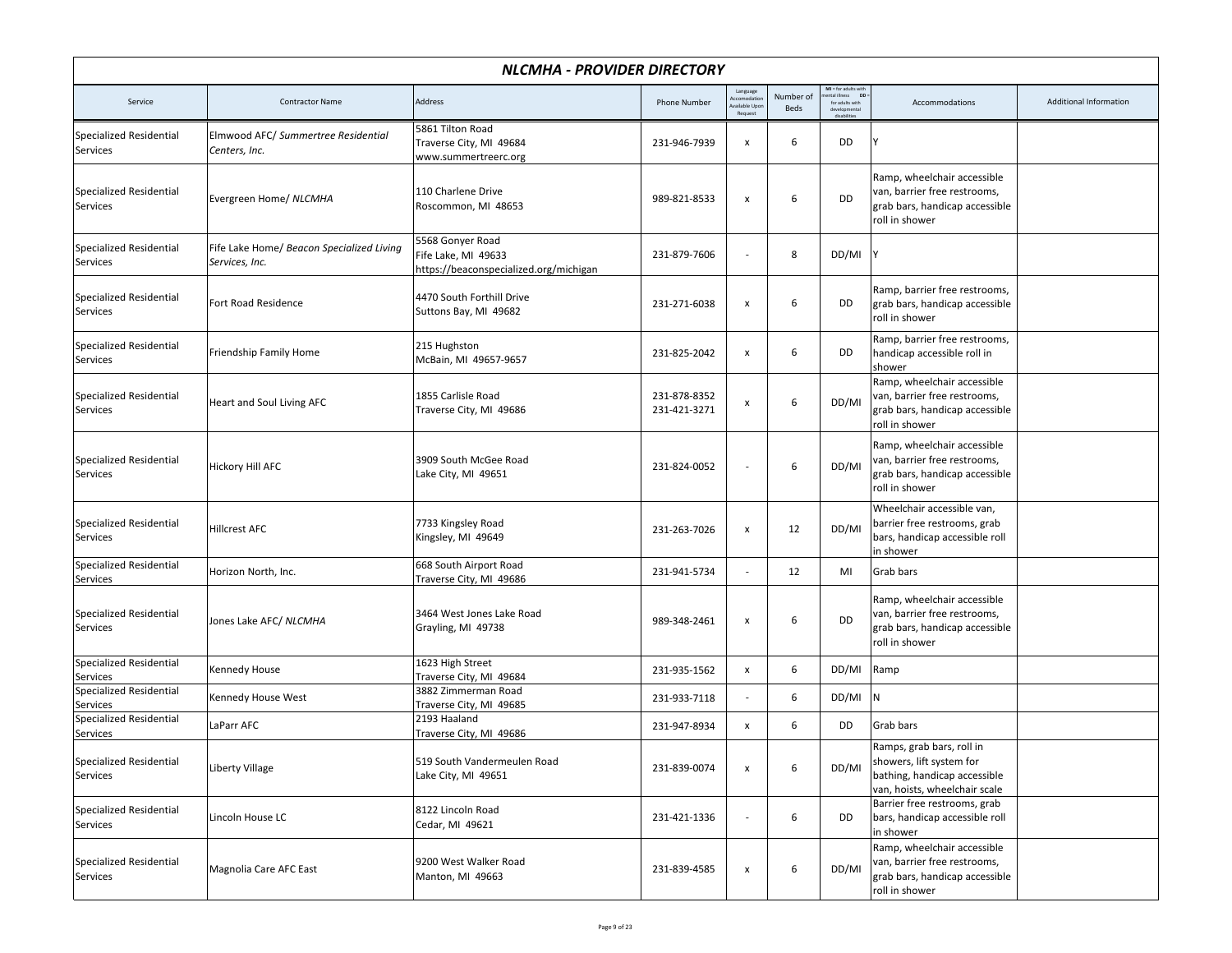|                                            | <b>NLCMHA - PROVIDER DIRECTORY</b>                          |                                                                                  |                     |                                                            |                          |                                                                        |                                                                                                                                                 |                        |  |  |  |
|--------------------------------------------|-------------------------------------------------------------|----------------------------------------------------------------------------------|---------------------|------------------------------------------------------------|--------------------------|------------------------------------------------------------------------|-------------------------------------------------------------------------------------------------------------------------------------------------|------------------------|--|--|--|
| Service                                    | <b>Contractor Name</b>                                      | Address                                                                          | <b>Phone Number</b> | Language<br><b>Accomodatio</b><br>wailable Upor<br>Request | Number of<br><b>Beds</b> | MI = for adults with<br>hental illness DD :<br>for adults with<br>deve | Accommodations                                                                                                                                  | Additional Information |  |  |  |
| Specialized Residential<br>Services        | Magnolia Care AFC West                                      | 9200 West Walker Road<br>Manton, MI 49663                                        | 231-839-4585        | $\pmb{\mathsf{x}}$                                         | 17                       | DD/MI                                                                  | Ramp, wheelchair accessible<br>van, barrier free restrooms,<br>grab bars, handicap accessible<br>roll in shower                                 |                        |  |  |  |
| <b>Specialized Residential</b><br>Services | Mission Point/ Beacon Specialized Living<br>Services, Inc.  | 604 Ash Street<br>Kingsley, MI 49649<br>www.beaconspecialized.org/michigan       | 231-263-7323        | $\pmb{\mathsf{x}}$                                         | 11                       | DD/MI                                                                  | IΥ                                                                                                                                              |                        |  |  |  |
| <b>Specialized Residential</b><br>Services | Paradise Adult Foster Care Home                             | 4021 North Houghton Lake Road<br>Lake City, MI 49651                             | 231-839-0128        |                                                            | 6                        | DD/MI                                                                  | Ramp, barrier free restrooms,<br>grab bars, handicap accessible<br>roll in shower                                                               |                        |  |  |  |
| <b>Specialized Residential</b><br>Services | Pearl Street Home/ NLCMHA                                   | 232 Pearl Street<br>Cadillac, MI 49601                                           | 231-775-4579        | $\pmb{\mathsf{x}}$                                         | 6                        | DD/MI                                                                  | Ramp, wheelchair accessible<br>van, barrier free restrooms,<br>grab bars, handicap accessible<br>roll in shower                                 | <b>Transition Home</b> |  |  |  |
| <b>Specialized Residential</b><br>Services | Seasons of Life AFC Home                                    | 2033 West Moorestown Road<br>Lake City, MI 49651                                 | 231-920-1621        |                                                            | 6                        | DD/MI                                                                  | Ground level entry, hoists/<br>lifts, wheelchair accessible<br>van, barrier free restrooms,<br>grab bars, handicap accessible<br>roll in shower |                        |  |  |  |
| <b>Specialized Residential</b><br>Services | Seneca Place Home/ NLCMHA                                   | 440 Seneca Street<br>Cadillac, MI 49601                                          | 231-775-8821        | $\pmb{\mathsf{x}}$                                         | 6                        | <b>DD</b>                                                              | Ramp, wheelchair accessible<br>van, barrier free restrooms,<br>grab bars, handicap accessible<br>roll in shower                                 |                        |  |  |  |
| <b>Specialized Residential</b><br>Services | Shur Care AFC                                               | 3909 South McGee Road<br>Lake City, MI 49651                                     | 231-824-0052        | $\pmb{\mathsf{x}}$                                         | 6                        | DD/MI                                                                  | Ramp, wheelchair accessible<br>van, barrier free restrooms,<br>grab bars, handicap accessible<br>roll in shower                                 |                        |  |  |  |
| Specialized Residential<br>Services        | Silverview AFC/ Beacon Specialized Living<br>Services, Inc. | 4024 Wyatt Road<br>Traverse City, MI 49684<br>www.beaconspecialized.org/michigan | 231-922-9791        | $\pmb{\mathsf{x}}$                                         | 12                       | DD/MI                                                                  |                                                                                                                                                 |                        |  |  |  |
| <b>Specialized Residential</b><br>Services | Summertree Residential Center, Inc.<br>(Office)             | 210 North Lake Street<br>Boyne City, MI 49712                                    | 231-582-2225        | $\pmb{\mathsf{x}}$                                         |                          |                                                                        | ٧                                                                                                                                               |                        |  |  |  |
| <b>Specialized Residential</b><br>Services | Summerfield/ Summertree Residential<br>Center, Inc.         | 1265 Harvest West<br>Traverse City, MI 49684<br>www.summertreerc.org             | 231-943-9590        | $\pmb{\mathsf{x}}$                                         | 6                        | DD                                                                     |                                                                                                                                                 |                        |  |  |  |
| <b>Specialized Residential</b><br>Services | <b>TLK Adult Foster Care</b>                                | 7230 North US 131 -A<br>Manton, MI 49663                                         | 231-824-6963        | $\pmb{\mathsf{x}}$                                         | 6                        | DD/MI                                                                  | Ramp, grab bars, barrier free<br>restrooms, slide shower chair,<br>barrier free rooms                                                           |                        |  |  |  |
| Specialized Residential<br>Services        | Weeping Willow AFC Home                                     | 8688 West Lotan Road<br>Lake City, MI 49651-9169                                 | 231-878-9819        | $\pmb{\mathsf{x}}$                                         | 6                        | DD/MI                                                                  | Ramps, wheelchair accessible,<br>handicap van, barrier free<br>restrooms, roll in showers,<br>grab bars, hoyer lifts                            |                        |  |  |  |
| Specialized Residential<br>Services        | Woodland AFC/ NLCMHA                                        | 3374 East Houghton Lake Drive<br>Houghton Lake, MI 49629                         | 989-366-6335        | $\pmb{\mathsf{x}}$                                         | 6                        | <b>DD</b>                                                              | Ramp, wheelchair accessible<br>van, barrier free restrooms,<br>grab bars, handicap accessible<br>roll in shower                                 |                        |  |  |  |
| Specialized Residential<br>Services        | Wright Street AFC/ NLCMHA                                   | 1620 West Wright Street<br>Cadillac, MI 49601                                    | 231-775-4380        |                                                            | 6                        | DD                                                                     |                                                                                                                                                 |                        |  |  |  |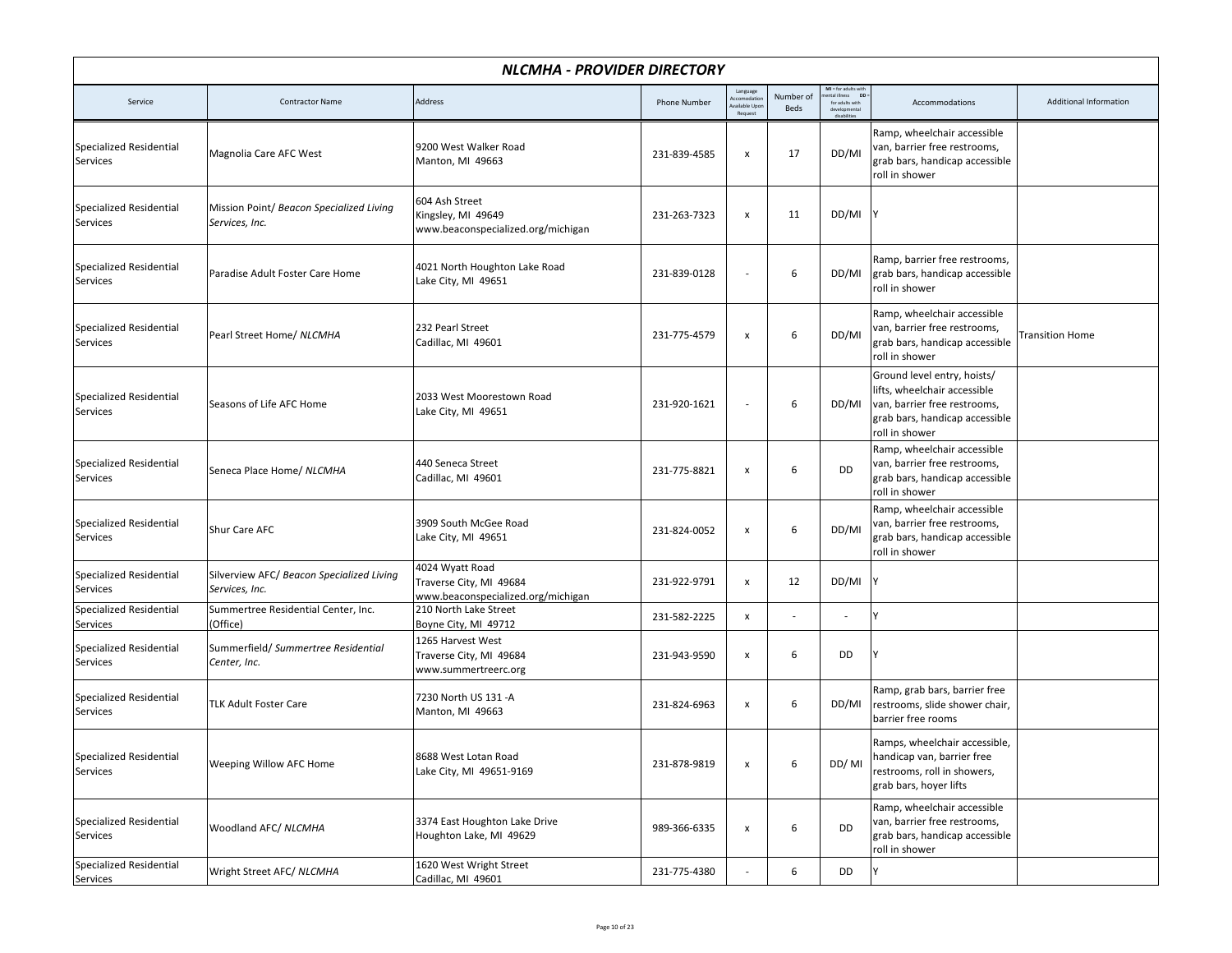|                                                                                     | <b>NLCMHA - PROVIDER DIRECTORY</b>                                                                              |                                                                                         |                        |                                                   |                          |                                                              |                |                                    |  |  |  |
|-------------------------------------------------------------------------------------|-----------------------------------------------------------------------------------------------------------------|-----------------------------------------------------------------------------------------|------------------------|---------------------------------------------------|--------------------------|--------------------------------------------------------------|----------------|------------------------------------|--|--|--|
| Service                                                                             | <b>Contractor Name</b>                                                                                          | Address                                                                                 | Phone Number           | Language<br>ccomodatio<br>vailable Upd<br>Request | Number of<br><b>Beds</b> | MI = for adults with<br>ntal illness DD =<br>for adults with | Accommodations | Additional Information             |  |  |  |
| Specialized Residential<br>Services                                                 | Wright's AFC Home                                                                                               | 7230 North US 131<br>Manton, MI 49663                                                   | 231-824-6032           | $\overline{\phantom{a}}$                          | 10                       | DD/MI                                                        |                |                                    |  |  |  |
| <b>Specialized Residential</b><br>Services - Out of Catchment Living Services, Inc. | Anchor Pointe - North/ Beacon Specialized                                                                       | 28720 63rd Street<br>Bangor, MI 49013<br>(VAN BUREN)<br>www.beaconspecialized.org       | 269-427-8400 x.<br>208 | $\boldsymbol{\mathsf{x}}$                         | 10                       | DD/MI Y                                                      |                | Natasha Hooley, Access<br>Director |  |  |  |
| <b>Specialized Residential</b><br>Services - Out of Catchment Living Services, Inc. | Anchor Pointe - South/ Beacon Specialized                                                                       | 28720 63rd Street<br>Bangor, MI 49013<br>(VAN BUREN)<br>www.beaconspecialized.org       | 269-427-8400 x.<br>208 | X                                                 | 10                       | DD/MI                                                        |                | Natasha Hooley, Access<br>Director |  |  |  |
| <b>Specialized Residential</b>                                                      | Beacon Home at Arlene/ Beacon<br>Services - Out of Catchment Specialized Living Services, Inc.                  | 4219 Arlene Drive<br>Lansing, MI 48917<br>(INGHAM)<br>www.beaconspecialized.org         | 269-427-8400 x.<br>208 | x                                                 | 6                        | DD/MI                                                        |                | Natasha Hooley, Access<br>Director |  |  |  |
| <b>Specialized Residential</b>                                                      | Beacon Home at Clarkston/ Beacon<br>Services - Out of Catchment Specialized Living Services, Inc.               | 10358 Horseshoe Circle<br>Clarkston, MI 48348<br>(OAKLAND)<br>www.beaconspecialized.org | 248-843-2980           | $\pmb{\times}$                                    | 6                        | DD/MI                                                        | 1Y             |                                    |  |  |  |
| <b>Specialized Residential</b><br>Services - Out of Catchment Living Services, Inc. | Beacon Home at Hart/ Beacon Specialized                                                                         | 508 Griswold Street<br>Hart, MI 49420<br>(OSCEOLA)<br>www.beaconspecialized.org         | 231-301-8261           | x                                                 | 6                        | DD/MI                                                        | - IY           |                                    |  |  |  |
| <b>Specialized Residential</b>                                                      | Beacon Home at Kalamazoo/ Beacon<br>Services - Out of Catchment   Specialized Living Services, Inc. (Kalamazoo) | 2710 West Main Street<br>Kalamazoo, MI 49006<br>www.beaconspecialized.org               | 269-427-8400           | $\pmb{\times}$                                    | 6                        | DD/MI                                                        |                |                                    |  |  |  |
| <b>Specialized Residential</b>                                                      | Beacon Home at Lakeview/ Beacon<br>Services - Out of Catchment   Specialized Living Services, Inc. (Muskegon)   | 403 South Mears Avenue<br>Whitehall, MI 49461<br>www.beaconspecialized.org              | 231-894-0501           | $\pmb{\times}$                                    | 12                       | DD/MI Y                                                      |                |                                    |  |  |  |
| Specialized Residential                                                             | Beacon Home at Ludington/ Beacon<br>Services - Out of Catchment Specialized Living Services, Inc. (Mason)       | 929 North Gaylord Avenue<br>Ludington, MI 49431<br>(MASON)<br>www.beaconspecialized.org | 231-425-9490           | x                                                 | 6                        | DD/MI                                                        |                |                                    |  |  |  |
| <b>Specialized Residential</b>                                                      | Beacon Home at Meadowland/ Beacon<br>Services - Out of Catchment Specialized Living Services, Inc.              | 56844 48th Avenue<br>Lawrence, MI 49064<br>(VAN BUREN)<br>www.beaconspecialized.org     | 269-427-8400 x.<br>208 | x                                                 | 12                       | DD/MI                                                        | <b>IY</b>      | Natasha Hooley, Access<br>Director |  |  |  |
| Specialized Residential                                                             | Beacon Home at Ossineke/ Beacon<br>Services - Out of Catchment Specialized Living Services, Inc.                | 10685 Spruce Road<br>Ossineke, MI 49766<br>(OSSINEKE)<br>www.beaconspecialized.org      | 989-471-1192           | $\pmb{\mathsf{x}}$                                | 6                        | DD/MI Y                                                      |                |                                    |  |  |  |
| Specialized Residential                                                             | Beacon Home at Trolley Center/ Beacon<br>Services - Out of Catchment Specialized Living Services, Inc.          | 320 64th Avenue North<br>Cooperville, MI 49404<br>(OTTAWA)<br>www.beaconspecialized.org | 269-427-8400 x.<br>208 | $\pmb{\times}$                                    | 6                        | DD/MI Y                                                      |                | Natasha Hooley, Access<br>Director |  |  |  |
| Specialized Residential                                                             | Beacon Home at Walker/ Beacon<br>Services - Out of Catchment Specialized Living Services, Inc.                  | 1706 Wilson Avenue<br>Walker, MI 49534<br>(KENT)<br>www.beaconspecialized.org           | 616-591-3834           | $\pmb{\times}$                                    | 6                        | DD/MIN                                                       |                |                                    |  |  |  |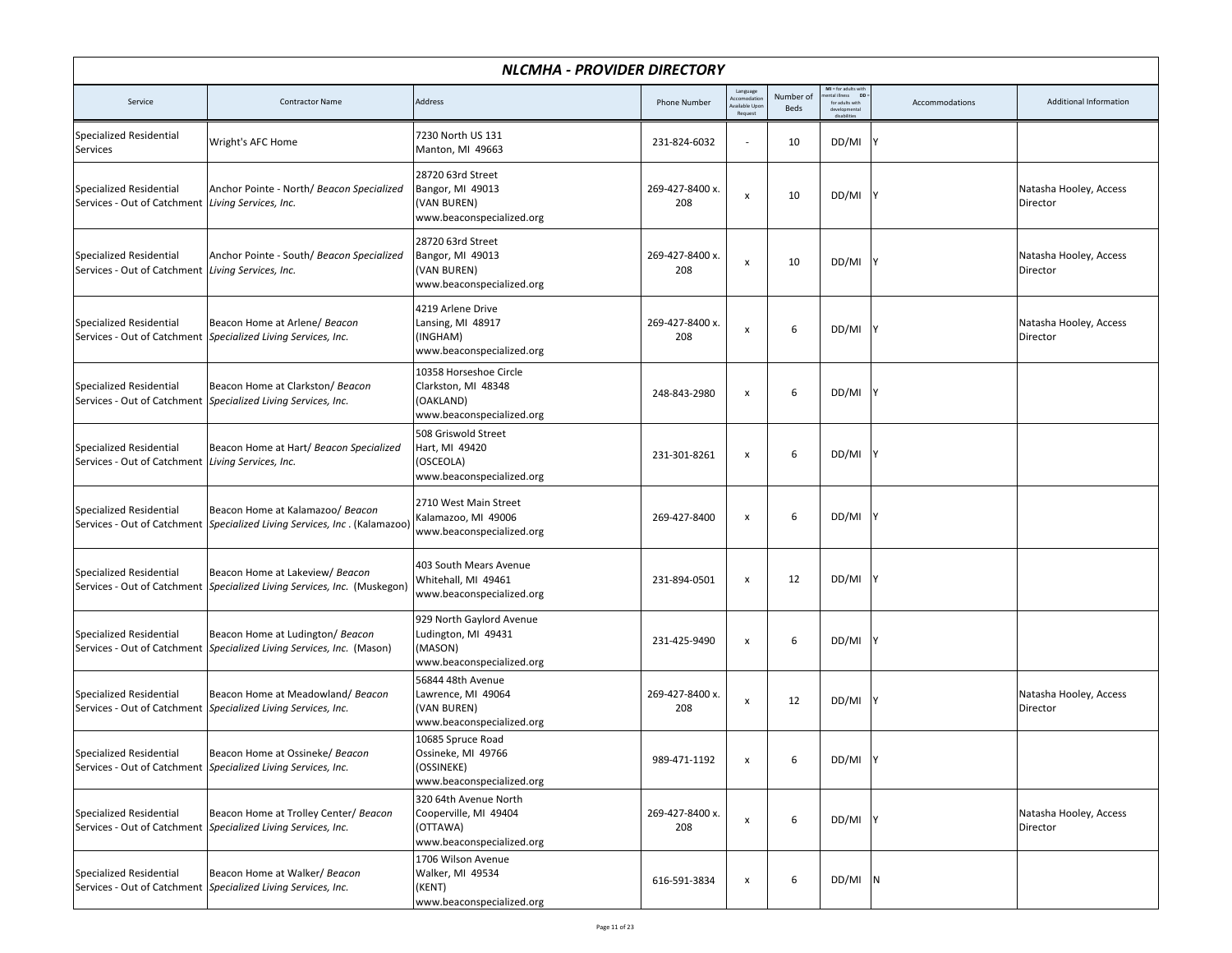| NLCMHA - PROVIDER DIRECTORY                                                     |                                                                                                              |                                                                                                                    |                        |                                                   |                             |                                                              |                                                                                   |                                    |  |  |
|---------------------------------------------------------------------------------|--------------------------------------------------------------------------------------------------------------|--------------------------------------------------------------------------------------------------------------------|------------------------|---------------------------------------------------|-----------------------------|--------------------------------------------------------------|-----------------------------------------------------------------------------------|------------------------------------|--|--|
| Service                                                                         | <b>Contractor Name</b>                                                                                       | Address                                                                                                            | <b>Phone Number</b>    | Language<br>ccomodatio<br>vailable Upo<br>Request | Number of<br><b>Beds</b>    | MI = for adults with<br>ntal illness DD :<br>for adults with | Accommodations                                                                    | <b>Additional Information</b>      |  |  |
| <b>Specialized Residential</b>                                                  | Beacon Home at Woodland/Beacon<br>Services - Out of Catchment Specialized Living Services, Inc.              | 56832 48th Avenue<br>Lawrence, MI 49064<br>(VAN BUREN)<br>www.beaconspecialized.org                                | 269-427-8400 x.<br>208 | X                                                 | 6                           | DD/MI                                                        |                                                                                   | Natasha Hooley, Access<br>Director |  |  |
| <b>Specialized Residential</b><br>Services - Out of Catchment   Services, Inc.  | Breakwater East/ Beacon Specialized Living                                                                   | 28720 63rd Street<br>Bangor, MI 49013<br>(VAN BUREN)<br>www.beaconspecialized.org                                  | 269-427-8400 x.<br>208 | $\boldsymbol{\mathsf{x}}$                         | 10                          | DD/MI                                                        |                                                                                   | Natasha Hooley, Access<br>Director |  |  |
| <b>Specialized Residential</b><br>Services - Out of Catchment                   | Breakwater West/Beacon Specialized<br>Living Services, Inc.                                                  | 28730 63rd Street<br>Bangor, MI 49013<br>www.beaconspecialized.org                                                 | 269-427-8400 x.<br>208 | $\pmb{\mathsf{x}}$                                | 10                          | DD/MI                                                        |                                                                                   | Natasha Hooley, Access<br>Director |  |  |
| <b>Specialized Residential</b><br>Services - Out of Catchment   Health          | Breton Valley/ Hope Network Behavioral                                                                       | 2451 Breton Road, SE<br>Grand Rapids, MI 49546<br>(KENT)<br>www.hopenetwork.org                                    | 616-949-3813           |                                                   | 6                           | MI                                                           | N                                                                                 |                                    |  |  |
| <b>Specialized Residential</b><br>Services - Out of Catchment Living            | Brightside Living - Whispering Oaks Assisted                                                                 | 6601 Crystal Downes Drive SE<br>Caledonia, MI 49316<br>(KENT)<br>https://whisperingoaksassistedliving.business.sit | 616-554-3288           | $\overline{\phantom{a}}$                          | 6                           | DD/MI                                                        |                                                                                   |                                    |  |  |
| <b>Specialized Residential</b><br>Services - Out of Catchment                   | D.A.R.T. / Hope Network Behavioral Health                                                                    | 3333 36th Street SE<br>Kentwood, MI 49512<br>(KENT)<br>www.hopenetwork.org                                         | 616-954-3540           |                                                   | 20                          | $\overline{\phantom{a}}$                                     |                                                                                   | Child Caring Institution           |  |  |
| <b>Specialized Residential</b><br>Services - Out of Catchment   Health Services | Freedom House/ Pine Rest Christian Mental                                                                    | 160 68th Street<br>Grand Rapids, MI 49548<br>(KENT)<br>www.pinerest.org                                            | 616-455-5000           |                                                   | 6                           | DD/MI                                                        |                                                                                   |                                    |  |  |
| <b>Specialized Residential</b><br>Services - Out of Catchment   Services, Inc.  | Freedom Residence/ Spectrum Community                                                                        | 15980 Oak Drive<br>Livonia, MI 48154<br>(WAYNE)<br>www.spectrumhuman.org                                           | 734-744-5441           | $\overline{\phantom{a}}$                          | 5                           | DD/MI                                                        | $\mathsf{IN}$                                                                     |                                    |  |  |
| Specialized Residential<br>Services                                             | Jen's AFC                                                                                                    | 207 Larke Avenue<br>Rogers City, MI 49779<br>(PRESQUE ISLE)                                                        | 989-474-9028           | $\overline{\phantom{a}}$                          | 6                           | DD/MI                                                        | Ramp, grab bars                                                                   |                                    |  |  |
| <b>Specialized Residential</b>                                                  | Harbor Pointe Intensive East and West<br>Services - Out of Catchment   Units/ Hope Network Behavioral Health | 17160 130th Avenue<br>Nunica, MI 49448<br>(OTTAWA)<br>www.hopenetwork.org                                          | 616-847-4460           |                                                   | 15 capacity<br>at each unit | DD/MI                                                        |                                                                                   |                                    |  |  |
| <b>Specialized Residential</b><br>Services - Out of Catchment                   | Heavenly Homestead, AFC                                                                                      | 2250 McClure Cemetery Road North<br>Gladwin, MI 48624<br>(GLADWIN)                                                 | 989-426-9712           | $\overline{\phantom{a}}$                          | 20                          | DD/MI                                                        | Ramp, barrier free restrooms,<br>grab bars, handicap accessible<br>roll in shower |                                    |  |  |
| Specialized Residential<br>Services - Out of Catchment                          | Hernandez Home, LLC                                                                                          | 94 45th Street<br>Bloomingdale, MI 49026-9502<br>www.cornerstoneafc.com<br>(VAN BUREN)                             | 269-628-2100           |                                                   |                             |                                                              |                                                                                   |                                    |  |  |
| <b>Specialized Residential</b><br>Services - Out of Catchment                   | Hopkin's 110th Avenue/ Hopkin's Homes                                                                        | 8675 110th Avenue<br>Evart, MI 49631<br>(OSCEOLA)                                                                  | 231-734-3014           | $\pmb{\mathsf{x}}$                                | 12                          | DD/MIN                                                       |                                                                                   |                                    |  |  |
| <b>Specialized Residential</b><br>Services - Out of Catchment                   | Hopkin's 7 Mile/ Hopkin's Homes                                                                              | 10282 7 Mile Road<br>Evart, MI 49631<br>(OSCEOLA)                                                                  | 231-734-3035           | $\pmb{\mathsf{x}}$                                | 6                           | DD/MI N                                                      |                                                                                   |                                    |  |  |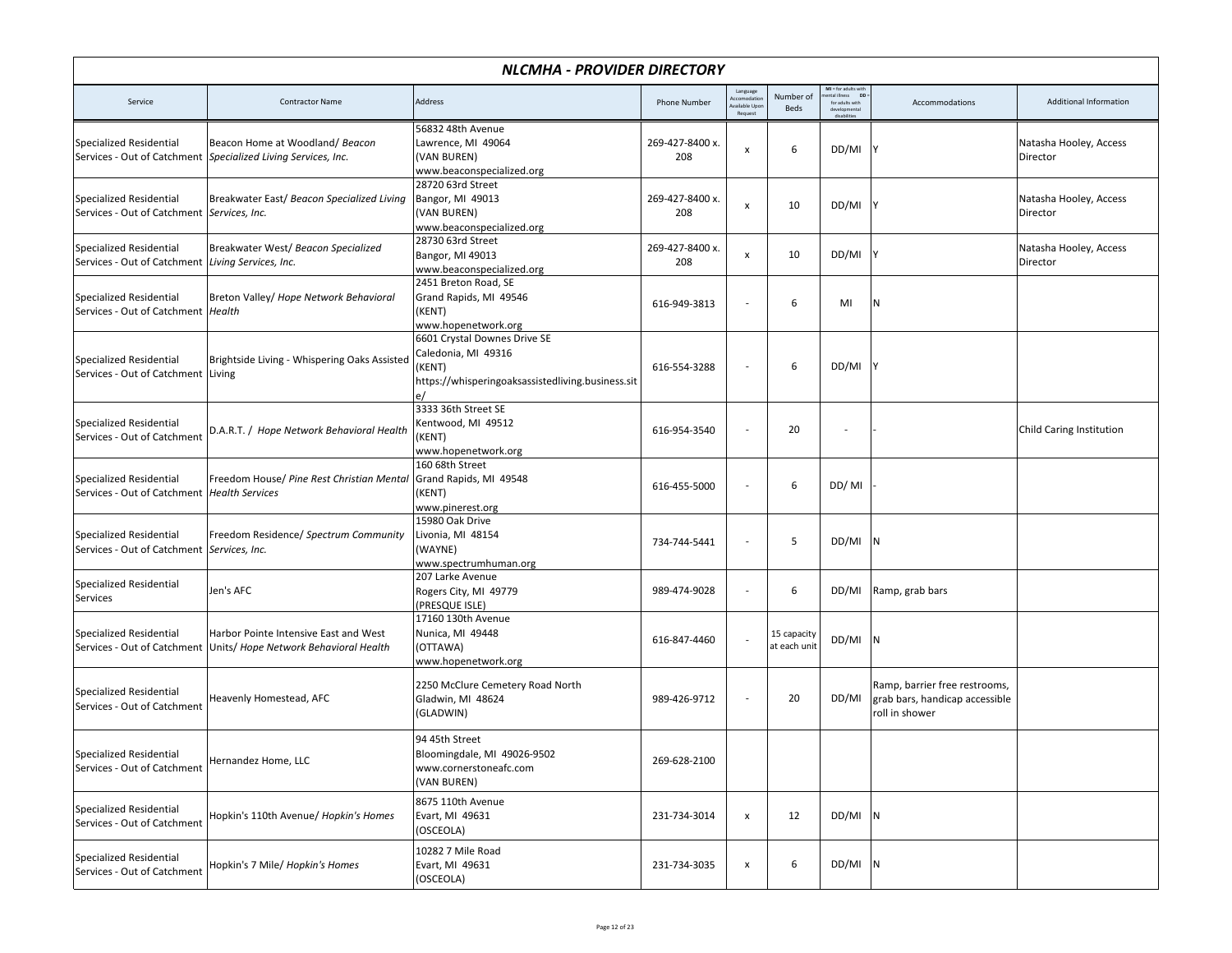| NLCMHA - PROVIDER DIRECTORY                                                     |                                          |                                                                                     |                     |                                                    |                             |                                                                        |                                                                                                            |                               |  |  |
|---------------------------------------------------------------------------------|------------------------------------------|-------------------------------------------------------------------------------------|---------------------|----------------------------------------------------|-----------------------------|------------------------------------------------------------------------|------------------------------------------------------------------------------------------------------------|-------------------------------|--|--|
| Service                                                                         | <b>Contractor Name</b>                   | Address                                                                             | <b>Phone Number</b> | Language<br>Accomodatio<br>vailable Upc<br>Request | Number of<br><b>Beds</b>    | $MI = for adults with$<br><b>DD</b><br>ntal illness<br>for adults with | Accommodations                                                                                             | <b>Additional Information</b> |  |  |
| <b>Specialized Residential</b><br>Services - Out of Catchment                   | Hopkin's 80th Avenue AFC/ Hopkin's Homes | 2633 80th Avenue<br>Evart, MI 49631<br>(OSCEOLA)                                    | 231-734-6349        | $\pmb{\mathsf{x}}$                                 | 12                          | DD/MI                                                                  | 1N                                                                                                         |                               |  |  |
| <b>Specialized Residential</b><br>Services - Out of Catchment   Health Services | Interactions/ Pine Rest Christan Mental  | 300 68th Street SE<br>Grand Rapids, MI 49548<br>(KENT)<br>www.pinerest.org          | 616-281-6393        | $\overline{\phantom{a}}$                           | 16                          | DD/MI                                                                  |                                                                                                            |                               |  |  |
| <b>Specialized Residential</b><br>Services - Out of Catchment                   | Jaquelyn Street/ Covenant to Care, Inc.  | 28646 Jacquelyn<br>Livonia, MI 48154<br>(WAYNE)                                     | 734-981-1154        | $\overline{a}$                                     | 6                           | DD/MI                                                                  | İΝ.                                                                                                        |                               |  |  |
| <b>Specialized Residential</b><br>Services - Out of Catchment   Health          | Meadows/ Hope Network Behavioral         | 717 North Center Drive NW<br>Walker, MI 49544<br>(KENT)<br>www.hopenetwork.org      | 616-647-2599        | $\overline{\phantom{a}}$                           | 13                          | MI                                                                     | N                                                                                                          |                               |  |  |
| <b>Specialized Residential</b><br>Services - Out of Catchment Services, Inc.    | New Horizons/ Spectrum Community         | 1056 Oak Street<br>Manistee, MI 49660<br>(MANISTEE)<br>www.spectrumhuman.org        | 231-887-4130        |                                                    | 6                           | DD/MI                                                                  | Wheel chair accessible van,<br>barrier free restrooms, grab<br>bars, handicap accessible roll<br>in shower |                               |  |  |
| <b>Specialized Residential</b><br>Services - Out of Catchment                   | Paulson Home / Hernandez Home, LLC       | 27425 29th Street<br>Gobles, MI 49055-9610<br>(VAN BUREN)<br>www.cornerstoneafc.com | 269-628-4830        |                                                    |                             |                                                                        |                                                                                                            |                               |  |  |
| <b>Specialized Residential</b><br>Services - Out of Catchment   Health Services | Pine Grove/ Pine Rest Christan Mental    | 7051 Madison Avenue SE<br>Grand Rapids, MI 49548<br>(KENT)<br>www.pinerest.org      | 616-281-6393        |                                                    | 12                          | DD                                                                     | γ                                                                                                          |                               |  |  |
| <b>Specialized Residential</b><br>Services - Out of Catchment                   | Premier Care Assisted Living             | 1109 16th Street<br>Bay City, MI 48708<br>(BAY)                                     | 989-295-7641        | $\overline{\phantom{a}}$                           | 6                           | DD/MI                                                                  | Ramp, grab bars                                                                                            |                               |  |  |
| Specialized Residential<br>Services - Out of Catchment                          | Premier Care Assisted Living 2           | 3963 Adela Court<br>Bay City, MI 48706<br>(BAY)                                     | 989-316-1220        |                                                    | 6                           | DD/MI                                                                  | Ramp, grab bars                                                                                            |                               |  |  |
| <b>Specialized Residential</b><br>Services - Out of Catchment                   | Premier Care Assisted Living 3           | 2204 South Farragut<br>Bay City, MI 48706<br>(BAY)                                  | 989-295-7641        | $\overline{\phantom{a}}$                           | 6                           | DD/MI                                                                  | Grab bars                                                                                                  |                               |  |  |
| <b>Specialized Residential</b><br>Services - Out of Catchment                   | Premier Care Assisted Living 4           | 2487 Bala Drive<br>Bay City, MI 48708<br>BAY)                                       | 989-295-7641        | $\overline{a}$                                     | 6                           | DD/MI                                                                  | Grab bars                                                                                                  |                               |  |  |
| Specialized Residential<br>Services - Out of Catchment                          | Premier Care Assisted Living 5           | 5189 M33<br>Alger, MI 48610<br>(ARENAC)                                             | 989-312-3798        | $\overline{a}$                                     | 6                           | DD/MI                                                                  | Ramp, barrier free restrooms                                                                               |                               |  |  |
| <b>Specialized Residential</b><br>Services - Out of Catchment                   | Premier Care Assisted Living 6           | 5205 M33<br>Alger, MI 48601<br>(ARENAC)                                             | 989-312-3789        | $\overline{a}$                                     | 6                           | DD/MI                                                                  | Ramp, barrier free restrooms                                                                               |                               |  |  |
| <b>Specialized Residential</b><br>Services - Out of Catchment Services, Inc.    | Ridge Home/ Spectrum Community           | 1699 Fruitridge<br>Manistee, MI 49660<br>(MANISTEE)<br>www.spectrumhuman.org        | 231-887-4125        | $\overline{a}$                                     | 6                           | DD/MI                                                                  | Ramp, wheelchair accessible<br>van, handicap accessible roll in<br>shower                                  |                               |  |  |
| <b>Specialized Residential</b><br>Services - Out of Catchment Behavioral Health | Rivervalley 1 and 2/ Hope Network        | 1450 Leonard Street NE<br>Grand Rapids, MI 49505<br>(KENT)<br>www.hopenetwork.org   | 616-774-8789        |                                                    | 16 capacity at<br>each unit | MI                                                                     | Y                                                                                                          |                               |  |  |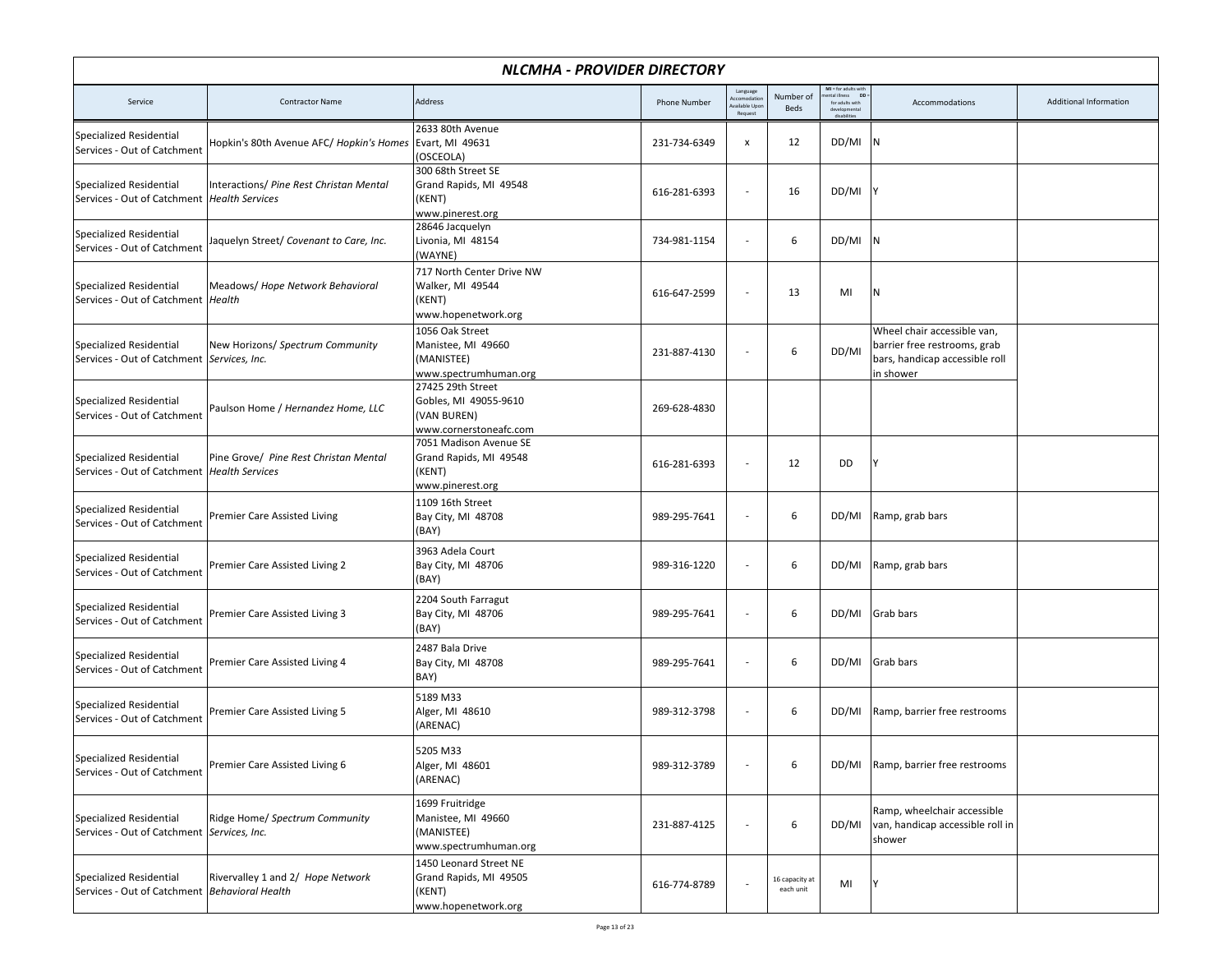|                                                                                | NLCMHA - PROVIDER DIRECTORY                          |                                                                                                                    |                               |                                                    |                   |                                                                      |                                                              |                                                                              |  |  |  |
|--------------------------------------------------------------------------------|------------------------------------------------------|--------------------------------------------------------------------------------------------------------------------|-------------------------------|----------------------------------------------------|-------------------|----------------------------------------------------------------------|--------------------------------------------------------------|------------------------------------------------------------------------------|--|--|--|
| Service                                                                        | <b>Contractor Name</b>                               | Address                                                                                                            | <b>Phone Number</b>           | Language<br>Accomodatio<br>wailable Upo<br>Request | Number of<br>Beds | MI = for adults with<br><b>DD</b><br>ntal illness<br>for adults with | Accommodations                                               | Additional Information                                                       |  |  |  |
| <b>Specialized Residential</b><br>Services - Out of Catchment Services         | Sequoia/ Pine Rest Christan Mental Health            | 7053 Madison<br>Grand Rapids, MI 49548<br>(KENT)<br>www.pinerest.org                                               | 616-281-6393                  | $\overline{a}$                                     | 12                | DD/MI                                                                | Ramp                                                         |                                                                              |  |  |  |
| <b>Specialized Residential</b><br>Services - Out of Catchment   Health         | The Ridge/ Hope Network Behavioral                   | 713 North Center Drive NW<br>Walker, MI 49544<br>(KENT)<br>www.hopenetwork.org                                     | 616-647-2802                  |                                                    | 16                | MI                                                                   | N                                                            |                                                                              |  |  |  |
| <b>Specialized Residential</b><br>Services - Out of Catchment   Services, Inc. | Wave Crest/ Beacon Specialized Living                | 28840 63rd Street<br>Bangor, MI 49013<br>(VAN BUREN)<br>www.beaconspecialized.org                                  | 269-427-4800 x.<br>208        | $\pmb{\chi}$                                       | 16                | DD/MI                                                                |                                                              | Natasha Hooley, Access<br>Director                                           |  |  |  |
| <b>Specialized Residential</b><br>Services - Out of Catchment   Health         | Westlake I/ Hope Network Behavioral                  | 11652 Grand River Avenue<br>Lowell, MI 49331<br>(IONIA)<br>www.hopenetwork.org                                     | 616-897-2956                  | $\overline{a}$                                     | 6                 | DD/MI                                                                | ΙN.                                                          |                                                                              |  |  |  |
| <b>Specialized Residential</b><br>Services - Out of Catchment   Health         | Westlake IV/ Hope Network Behavioral                 | 11652 Grand River Avenue<br>Lowell, MI 49331<br>(IONIA)<br>www.hopenetwork.org                                     | 616-897-5900                  |                                                    | 6                 | DD/MI                                                                | N                                                            |                                                                              |  |  |  |
| <b>Specialized Residential</b><br>Services - Out of Catchment   Health         | Westlake V/ Hope Network Behavioral                  | 11652 Grand River Avenue<br>Lowell, MI 49331<br>(IONIA)<br>www.hopenetwork.org                                     | 616-897-5373                  |                                                    | 6                 | DD/MI                                                                | IN.                                                          |                                                                              |  |  |  |
| <b>Specialized Residential</b><br>Services - Out of Catchment                  | <b>Whispering Pines 2</b>                            | 1878 Soules Road<br>Afton, MI 49705<br>(CHEBOYGAN)                                                                 | 231-238-9715                  | $\pmb{\mathsf{x}}$                                 | 12                | DD/MI                                                                | Grab bars, wheel chair<br>accessible van                     |                                                                              |  |  |  |
| <b>Specialized Residential</b><br>Services - Out of Catchment Living           | Whispering Oaks Assisted Living/ Brightside          | 6601 Crystal Downes Drive SE<br>Caledonia, MI 49316<br>(KENT)<br>https://whisperingoaksassistedliving.business.sit | 616-554-3288                  | $\overline{a}$                                     | 6                 | DD/MI                                                                |                                                              |                                                                              |  |  |  |
|                                                                                |                                                      | FOR ADULTS WITH INTELLECTUAL/ DEVELOPMENTAL DISABILITIES                                                           |                               |                                                    |                   |                                                                      |                                                              |                                                                              |  |  |  |
| <b>Skill Building Assistance</b>                                               | <b>Grand Traverse Industries</b>                     | 2170 Traversefield Drive<br>Traverse City, MI 49686<br>www.grandtraverseindustries.com                             | 231-922-4886                  | $\boldsymbol{\mathsf{x}}$                          | N/A               |                                                                      | Ramp, hoist/ lifts, barrier free<br>restrooms, grab bars     | Deaf Services Clearinghouse,<br>others on request.                           |  |  |  |
| <b>Skill Building Assistance</b>                                               | Hope Network of West Michigan - Cadillac<br>Facility | 1610 Corwin Street<br>Cadillac, MI 49601<br>www.hopenetwork.org                                                    | 231-775-3425                  | See<br>note                                        | N/A               | ٠                                                                    |                                                              | Language accommodation<br>resources offered by CMH<br>available upon request |  |  |  |
| <b>Skill Building Assistance</b>                                               | Hope Network of West Michigan - Paris<br>Facility    | 21645 Northland Drive<br>Paris, MI 49338<br>www.hopenetwork.org                                                    | 616-328-7167                  | $\overline{a}$                                     | N/A               | $\overline{a}$                                                       |                                                              |                                                                              |  |  |  |
| <b>Skill Building Assistance</b>                                               | R.O.O.C., Inc.                                       | 11051 North Cut Road<br>PO Box 827<br>Roscommon, MI 48653<br>www.rooc.org                                          | 989-275-9555                  |                                                    | N/A               |                                                                      |                                                              |                                                                              |  |  |  |
| <b>Skill Building Assistance</b>                                               | Northern Lakes Community Mental Health               | 527 Cobb Street<br>Cadillac, MI 49601<br>www.northernlakescmh.org                                                  | 833-295-0616;<br>231-775-3463 | $\pmb{\mathsf{x}}$                                 | N/A               |                                                                      | Wheelchair accessible<br>sidewalks, auto doors, grab<br>bars |                                                                              |  |  |  |
| <b>Skill Building Assistance</b>                                               | Northern Lakes Community Mental Health               | 2715 Townline Road<br>Houghton Lake, MI 48629<br>www.northernlakescmh.org                                          | 833-295-0616<br>989-366-8550  | $\pmb{\mathsf{x}}$                                 | N/A               |                                                                      | Wheelchair accessible<br>sidewalks, auto doors, grab<br>bars |                                                                              |  |  |  |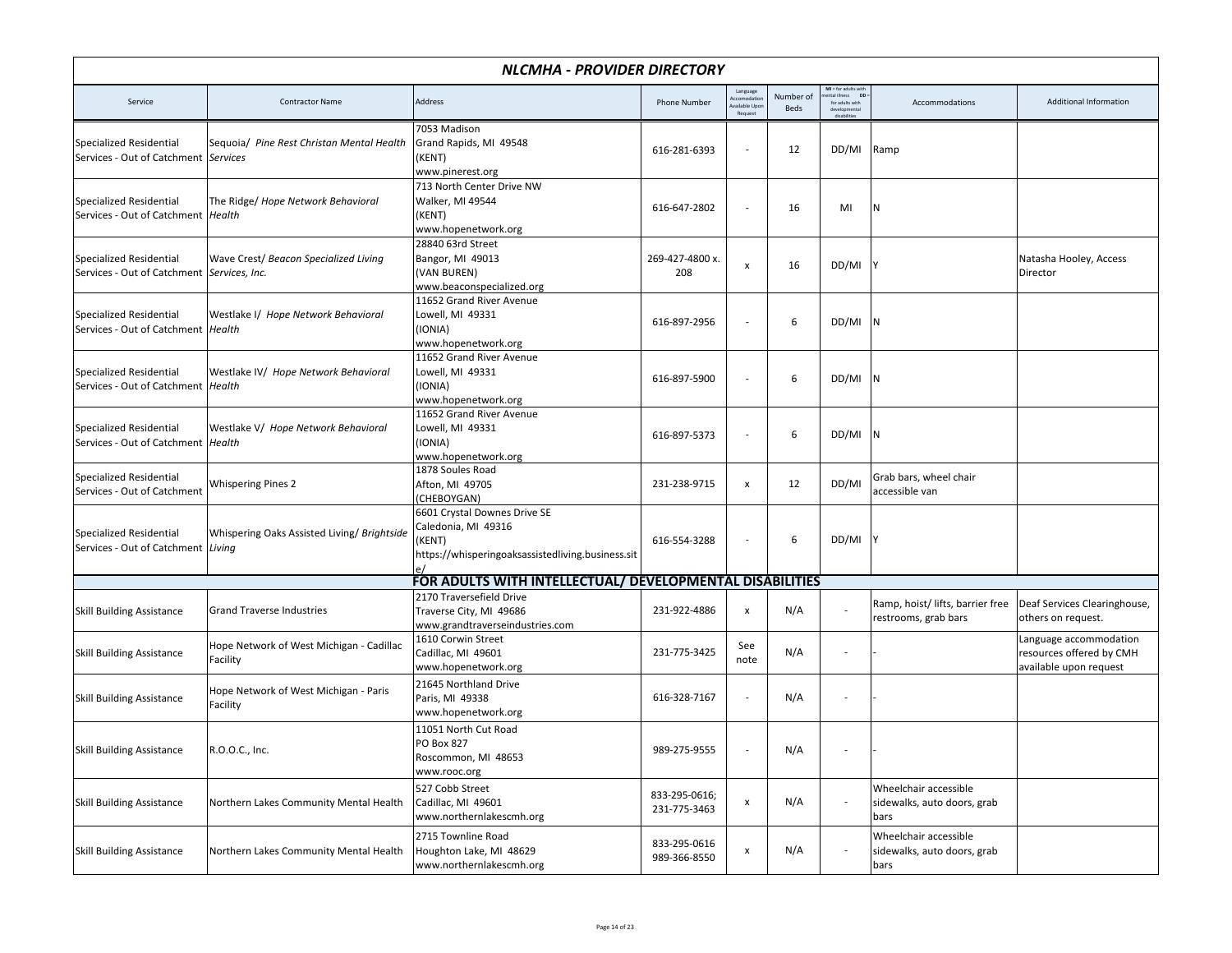|                                                 |                                                          | NLCMHA - PROVIDER DIRECTORY                                               |                               |                                                   |                          |                                                                              |                                                                                                      |                                                                              |
|-------------------------------------------------|----------------------------------------------------------|---------------------------------------------------------------------------|-------------------------------|---------------------------------------------------|--------------------------|------------------------------------------------------------------------------|------------------------------------------------------------------------------------------------------|------------------------------------------------------------------------------|
| Service                                         | <b>Contractor Name</b>                                   | Address                                                                   | <b>Phone Number</b>           | Language<br>ccomodatio<br>vailable Upo<br>Request | Number of<br><b>Beds</b> | $MI = for adults withneutral illness DD:$<br>ntal illness<br>for adults with | Accommodations                                                                                       | Additional Information                                                       |
| <b>Skill Building Assistance</b>                | Northern Lakes Community Mental Health                   | 204 Meadows Drive<br>Grayling, MI 49738<br>www.northernlakescmh.org       | 833-295-0616<br>989-348-8522  | X                                                 | N/A                      |                                                                              | Wheelchair accessible<br>sidewalks, auto doors, grab<br>bars, elevator                               |                                                                              |
| <b>Skill Building Assistance</b>                | Northern Lakes Community Mental Health                   | 105 Hall Street<br>Traverse City, MI 49684<br>www.northernlakescmh.org    | 833-295-0616<br>231-922-4850  | X                                                 | N/A                      |                                                                              | Wheelchair accessible<br>sidewalks, auto doors, grab<br>bars, elevator, wheelchair<br>accessible van |                                                                              |
| <b>Skill Building Assistance</b>                | Community Home & Health Services, LLC                    | 655 Chestnut Court<br>Gaylord, MI 49735<br>www.chhs.co                    | 989-732-6374                  | See<br>note                                       | N/A                      |                                                                              |                                                                                                      | Language accommodation<br>resources offered by CMH<br>available upon request |
| Supported Independent<br><b>Living Services</b> | Glen Oaks Apartments/ NLCMH                              | 200 Toepher Road<br>Houghton Lake, MI 48629                               | 989-202-4475                  | See<br>note                                       | 6                        |                                                                              | Ramps                                                                                                | List of resources for language<br>accommodation available<br>upon request    |
| Supported Independent<br><b>Living Services</b> | New Horizons Support Services, LLC                       | 1650 Barlow Street, Suite 8<br>Traverse City, MI 49686                    | 231-929-4200                  | See<br>note                                       |                          |                                                                              |                                                                                                      | German and others available<br>upon request                                  |
| Supported Independent<br><b>Living Services</b> | Traverse Regional Assisted Independent<br>Living (TRAIL) | 935 Barlow<br>Traverse City, MI 49686<br>www.brickways.org                | 231-932-9030                  | X                                                 | N/A                      |                                                                              |                                                                                                      |                                                                              |
| <b>Supports Coordination</b>                    | Northern Lakes Community Mental Health                   | 527 Cobb Street<br>Cadillac, MI 49601<br>www.northernlakescmh.org         | 833-295-0616;<br>231-775-3463 | x                                                 | N/A                      |                                                                              | Wheelchair accessible<br>sidewalks, auto doors, grab<br>bars                                         |                                                                              |
| <b>Supports Coordination</b>                    | Northern Lakes Community Mental Health                   | 2715 Townline Road<br>Houghton Lake, MI 48629<br>www.northernlakescmh.org | 833-295-0616<br>989-366-8550  | $\pmb{\mathsf{x}}$                                | N/A                      |                                                                              | Wheelchair accessible<br>sidewalks, auto doors, grab<br>bars                                         |                                                                              |
| <b>Supports Coordination</b>                    | Northern Lakes Community Mental Health                   | 204 Meadows Drive<br>Grayling, MI 49738<br>www.northernlakescmh.org       | 833-295-0616<br>989-348-8522  | $\pmb{\times}$                                    | N/A                      |                                                                              | Wheelchair accessible<br>sidewalks, auto doors, grab<br>bars, elevator                               |                                                                              |
| <b>Supports Coordination</b>                    | Northern Lakes Community Mental Health                   | 105 Hall Street<br>Traverse City, MI 49684<br>www.northernlakescmh.org    | 833-295-0616<br>231-922-4850  | x                                                 | N/A                      |                                                                              | Wheelchair accessible<br>sidewalks, auto doors, grab<br>bars, elevator, wheelchair<br>accessible van |                                                                              |
|                                                 |                                                          | FOR CHILDREN WITH INTELLECTUAL/ DEVELOPMENTAL                             |                               |                                                   |                          |                                                                              |                                                                                                      |                                                                              |
| <b>Skill Building Assistance</b>                | Northern Lakes Community Mental Health                   | 527 Cobb Street<br>Cadillac, MI 49601<br>www.northernlakescmh.org         | 833-295-0616;<br>231-775-3463 | X                                                 | N/A                      |                                                                              | Wheelchair accessible<br>sidewalks, auto doors, grab<br>bars                                         |                                                                              |
| <b>Skill Building Assistance</b>                | Northern Lakes Community Mental Health                   | 2715 Townline Road<br>Houghton Lake, MI 48629<br>www.northernlakescmh.org | 833-295-0616<br>989-366-8550  | x                                                 | N/A                      |                                                                              | Wheelchair accessible<br>sidewalks, auto doors, grab<br>bars                                         |                                                                              |
| <b>Skill Building Assistance</b>                | Northern Lakes Community Mental Health                   | 204 Meadows Drive<br>Grayling, MI 49738<br>www.northernlakescmh.org       | 833-295-0616<br>989-348-8522  | X                                                 | N/A                      |                                                                              | Wheelchair accessible<br>sidewalks, auto doors, grab<br>bars, elevator                               |                                                                              |
| Skill Building Assistance                       | Northern Lakes Community Mental Health                   | 105 Hall Street<br>Traverse City, MI 49684<br>www.northernlakescmh.org    | 833-295-0616<br>231-922-4850  | X                                                 | N/A                      |                                                                              | Wheelchair accessible<br>sidewalks, auto doors, grab<br>bars, elevator, wheelchair<br>accessible van |                                                                              |
| <b>Supports Coordination</b>                    | Northern Lakes Community Mental Health                   | 527 Cobb Street<br>Cadillac, MI 49601<br>www.northernlakescmh.org         | 833-295-0616;<br>231-775-3463 | X                                                 | N/A                      |                                                                              | Wheelchair accessible<br>sidewalks, auto doors, grab<br>bars                                         |                                                                              |
| <b>Supports Coordination</b>                    | Northern Lakes Community Mental Health                   | 2715 Townline Road<br>Houghton Lake, MI 48629<br>www.northernlakescmh.org | 833-295-0616<br>989-366-8550  | X                                                 | N/A                      |                                                                              | Wheelchair accessible<br>sidewalks, auto doors, grab<br>bars                                         |                                                                              |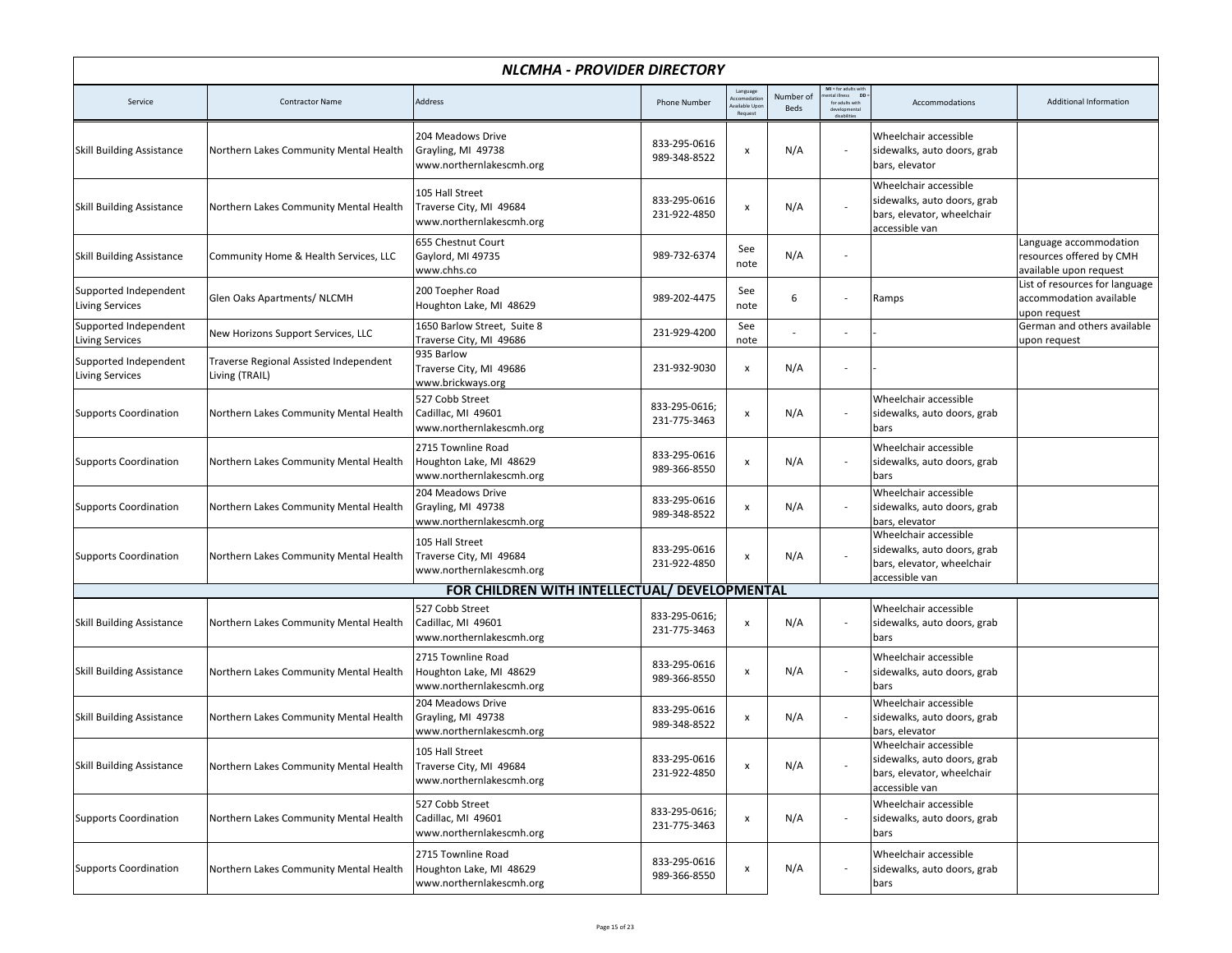|                                                     |                                                      | NLCMHA - PROVIDER DIRECTORY                                                            |                               |                                                   |                   |                                                                                             |                                                                                                                                                 |                                                                              |  |  |
|-----------------------------------------------------|------------------------------------------------------|----------------------------------------------------------------------------------------|-------------------------------|---------------------------------------------------|-------------------|---------------------------------------------------------------------------------------------|-------------------------------------------------------------------------------------------------------------------------------------------------|------------------------------------------------------------------------------|--|--|
| Service                                             | <b>Contractor Name</b>                               | Address                                                                                | Phone Number                  | Language<br>ccomodatio<br>vailable Upo<br>Request | Number of<br>Beds | MI = for adults with<br>nental illness DD<br>ntal illness<br>for adults with<br>dirabilitin | Accommodations                                                                                                                                  | <b>Additional Information</b>                                                |  |  |
| Supports Coordination                               | Northern Lakes Community Mental Health               | 204 Meadows Drive<br>Grayling, MI 49738<br>www.northernlakescmh.org                    | 833-295-0616<br>989-348-8522  | X                                                 | N/A               | $\overline{\phantom{a}}$                                                                    | Wheelchair accessible<br>sidewalks, auto doors, grab<br>bars, elevator                                                                          |                                                                              |  |  |
| Supports Coordination                               | Northern Lakes Community Mental Health               | 105 Hall Street<br>Traverse City, MI 49684<br>www.northernlakescmh.org                 | 833-295-0616<br>231-922-4850  | X                                                 | N/A               |                                                                                             | Wheelchair accessible<br>sidewalks, auto doors, grab<br>bars, elevator, wheelchair<br>accessible van                                            |                                                                              |  |  |
|                                                     | FOR ADULTS WITH MENTAL ILLNESS                       |                                                                                        |                               |                                                   |                   |                                                                                             |                                                                                                                                                 |                                                                              |  |  |
| Case Management                                     | Northern Lakes Community Mental Health               | 527 Cobb Street<br>Cadillac, MI 49601<br>www.northernlakescmh.org                      | 833-295-0616;<br>231-775-3463 | x                                                 | N/A               |                                                                                             | Wheelchair accessible<br>sidewalks, auto doors, grab<br>bars                                                                                    |                                                                              |  |  |
| Case Management                                     | Northern Lakes Community Mental Health               | 2715 Townline Road<br>Houghton Lake, MI 48629<br>www.northernlakescmh.org              | 833-295-0616<br>989-366-8550  | x                                                 | N/A               | $\overline{\phantom{a}}$                                                                    | Wheelchair accessible<br>sidewalks, auto doors, grab<br>bars                                                                                    |                                                                              |  |  |
| Case Management                                     | Northern Lakes Community Mental Health               | 204 Meadows Drive<br>Grayling, MI 49738<br>www.northernlakescmh.org                    | 833-295-0616<br>989-348-8522  | X                                                 | N/A               |                                                                                             | Wheelchair accessible<br>sidewalks, auto doors, grab<br>bars, elevator                                                                          |                                                                              |  |  |
| Case Management                                     | Northern Lakes Community Mental Health               | 105 Hall Street<br>Traverse City, MI 49684<br>www.northernlakescmh.org                 | 833-295-0616<br>231-922-4850  | x                                                 | N/A               |                                                                                             | Wheelchair accessible<br>sidewalks, auto doors, grab<br>bars, elevator, wheelchair<br>accessible van                                            |                                                                              |  |  |
| Psychosocial Rehabilitation                         | Club Cadillac                                        | 2105 6th Street<br>Cadillac, MI 49601<br>www.clubcadillac.org                          | 231-775-5638                  | X                                                 | N/A               |                                                                                             | Ramps, barrier free restrooms,<br>grab bars                                                                                                     |                                                                              |  |  |
| Psychosocial Rehabilitation                         | Traverse House                                       | 105 Hall Street<br>Traverse City, MI 49684<br>www.northernlakescmh.org                 | 231-922-2060                  | X                                                 | N/A               |                                                                                             | Ground level barrier free<br>entrance, automatic doors,<br>barrier free restrooms, grab<br>bars, access to NLCMHA<br>wheelchair accessible vans |                                                                              |  |  |
| Outpatient Therapy -<br>Individual and Group        | Northern Lakes Community Mental Health               | 527 Cobb Street<br>Cadillac, MI 49601<br>www.northernlakescmh.org                      | 833-295-0616;<br>231-775-3463 | x                                                 | N/A               |                                                                                             | Wheelchair accessible<br>sidewalks, auto doors, grab<br>bars                                                                                    |                                                                              |  |  |
| <b>Outpatient Therapy -</b><br>Individual and Group | Northern Lakes Community Mental Health               | 2715 Townline Road<br>Houghton Lake, MI 48629<br>www.northernlakescmh.org              | 833-295-0616<br>989-366-8550  | X                                                 | N/A               | $\overline{\phantom{a}}$                                                                    | Wheelchair accessible<br>sidewalks, auto doors, grab<br>bars                                                                                    |                                                                              |  |  |
| Outpatient Therapy -<br>Individual and Group        | Northern Lakes Community Mental Health               | 204 Meadows Drive<br>Grayling, MI 49738<br>www.northernlakescmh.org                    | 833-295-0616<br>989-348-8522  | x                                                 | N/A               |                                                                                             | Wheelchair accessible<br>sidewalks, auto doors, grab<br>bars, elevator                                                                          |                                                                              |  |  |
| <b>Outpatient Therapy -</b><br>Individual and Group | Northern Lakes Community Mental Health               | 105 Hall Street<br>Traverse City, MI 49684<br>www.northernlakescmh.org                 | 833-295-0616<br>231-922-4850  | $\pmb{\mathsf{x}}$                                | N/A               |                                                                                             | Wheelchair accessible<br>sidewalks, auto doors, grab<br>bars, elevator, wheelchair<br>accessible van                                            |                                                                              |  |  |
| <b>Vocational Services</b>                          | <b>Grand Traverse Industries</b>                     | 2170 Traversefield Drive<br>Traverse City, MI 49686<br>www.grandtraverseindustries.com | 231-922-4886                  | X                                                 | N/A               |                                                                                             | Ramp, hoist/lifts, barrier free<br>restrooms, grab bars                                                                                         | Deaf Services Clearinghouse,<br>others on request                            |  |  |
| <b>Vocational Services</b>                          | Hope Network of West Michigan - Cadillac<br>Facility | 1610 Corwin Street<br>Cadillac, MI 49601<br>www.hopenetwork.org                        | 231-775-3425                  | See<br>note                                       | N/A               |                                                                                             |                                                                                                                                                 | Language accommodation<br>resources offered by CMH<br>available upon request |  |  |
| <b>Vocational Services</b>                          | Hope Network of West Michigan - Paris<br>Facility    | 21645 Northland Drive<br>Paris, MI 49338<br>www.hopenetwork.org                        | 616-328-7167                  |                                                   | N/A               |                                                                                             |                                                                                                                                                 |                                                                              |  |  |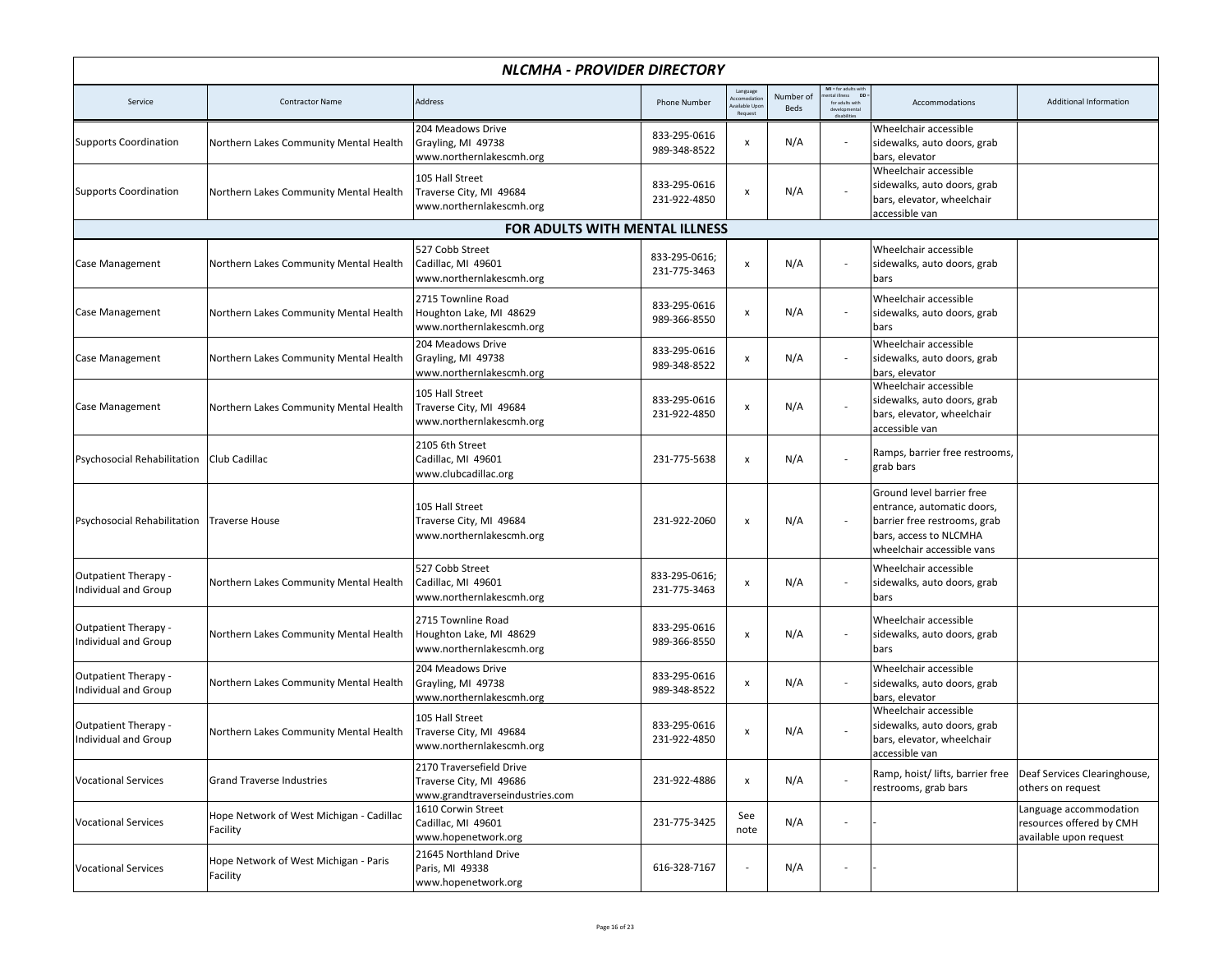|                                                                    | NLCMHA - PROVIDER DIRECTORY            |                                                                                       |                               |                                                  |                   |                                                                |                                                                                                      |                                                                              |  |  |  |
|--------------------------------------------------------------------|----------------------------------------|---------------------------------------------------------------------------------------|-------------------------------|--------------------------------------------------|-------------------|----------------------------------------------------------------|------------------------------------------------------------------------------------------------------|------------------------------------------------------------------------------|--|--|--|
| Service                                                            | <b>Contractor Name</b>                 | Address                                                                               | <b>Phone Number</b>           | Language<br>ccomodatio<br>ailable Upo<br>Request | Number of<br>Beds | $MI = for adults with$<br>DD<br>tal illness<br>for adults with | Accommodations                                                                                       | <b>Additional Information</b>                                                |  |  |  |
| <b>Vocational Services</b>                                         | Northern Lakes Community Mental Health | 527 Cobb Street<br>Cadillac, MI 49601<br>www.northernlakescmh.org                     | 833-295-0616;<br>231-775-3463 | x                                                | N/A               |                                                                | Wheelchair accessible<br>sidewalks, auto doors, grab<br>bars                                         |                                                                              |  |  |  |
| <b>Vocational Services</b>                                         | Northern Lakes Community Mental Health | 2715 Townline Road<br>Houghton Lake, MI 48629<br>www.northernlakescmh.org             | 833-295-0616<br>989-366-8550  | x                                                | N/A               |                                                                | Wheelchair accessible<br>sidewalks, auto doors, grab<br>bars                                         |                                                                              |  |  |  |
| <b>Vocational Services</b>                                         | Northern Lakes Community Mental Health | 204 Meadows Drive<br>Grayling, MI 49738<br>www.northernlakescmh.org                   | 833-295-0616<br>989-348-8522  | x                                                | N/A               |                                                                | Wheelchair accessible<br>sidewalks, auto doors, grab<br>bars, elevator                               |                                                                              |  |  |  |
| <b>Vocational Services</b>                                         | Northern Lakes Community Mental Health | 105 Hall Street<br>Traverse City, MI 49684<br>www.northernlakescmh.org                | 833-295-0616<br>231-922-4850  | x                                                | N/A               |                                                                | Wheelchair accessible<br>sidewalks, auto doors, grab<br>bars, elevator, wheelchair<br>accessible van |                                                                              |  |  |  |
| <b>Vocational Services</b>                                         | R.O.O.C., Inc.                         | 11051 North Cut Road<br>PO Box 827<br>Roscommon, MI 48653<br>www.rooc.org             | 989-275-9555                  |                                                  | N/A               |                                                                |                                                                                                      |                                                                              |  |  |  |
| <b>Vocational Services</b>                                         | Specialized Personal Recovery Services | 1364 Alexander Drive<br>Traverse City, MI 49696                                       | 231-350-0501                  |                                                  | N/A               |                                                                | N                                                                                                    |                                                                              |  |  |  |
| Supported Independent<br><b>Living Services</b>                    | Community Home & Health Services, LLC  | 657 Chestnut Court<br>Gaylord, MI 49735<br>www.chhs.co                                | 989-732-6374                  | See<br>note                                      | N/A               |                                                                | Language accommodation<br>resources offered by CMH<br>available upon request                         |                                                                              |  |  |  |
|                                                                    |                                        | <b>FOR OBRA CONSUMERS</b>                                                             |                               |                                                  |                   |                                                                |                                                                                                      |                                                                              |  |  |  |
| Nursing Home Screening,<br>Assessment, Monitoring<br>and Treatment | <b>Catholic Human Services</b>         | 3210-B Racquet Club Drive<br>Traverse City, MI 49684<br>www.catholichumanservices.org | 231-929-7070                  | See<br>note                                      | N/A               |                                                                |                                                                                                      | Language accommodation<br>resources offered by CMH<br>available upon request |  |  |  |
| Nursing Home Screening,<br>Assessment, Monitoring<br>and Treatment | Northern Lakes Community Mental Health | 527 Cobb Street<br>Cadillac, MI 49601<br>www.northernlakescmh.org                     | 833-295-0616;<br>231-775-3463 | x                                                | N/A               |                                                                | Wheelchair accessible<br>sidewalks, auto doors, grab<br>bars                                         |                                                                              |  |  |  |
| Nursing Home Screening,<br>Assessment, Monitoring<br>and Treatment | Northern Lakes Community Mental Health | 2715 Townline Road<br>Houghton Lake, MI 48629<br>www.northernlakescmh.org             | 833-295-0616<br>989-366-8550  | x                                                | N/A               |                                                                | Wheelchair accessible<br>sidewalks, auto doors, grab<br>bars                                         |                                                                              |  |  |  |
| Nursing Home Screening,<br>Assessment, Monitoring<br>and Treatment | Northern Lakes Community Mental Health | 204 Meadows Drive<br>Grayling, MI 49738<br>www.northernlakescmh.org                   | 833-295-0616<br>989-348-8522  | x                                                | N/A               |                                                                | Wheelchair accessible<br>sidewalks, auto doors, grab<br>bars, elevator                               |                                                                              |  |  |  |
| Nursing Home Screening,<br>Assessment, Monitoring<br>and Treatment | Northern Lakes Community Mental Health | 105 Hall Street<br>Traverse City, MI 49684<br>www.northernlakescmh.org                | 833-295-0616<br>231-922-4850  | x                                                | N/A               |                                                                | Wheelchair accessible<br>sidewalks, auto doors, grab<br>bars, elevator, wheelchair<br>accessible van |                                                                              |  |  |  |
|                                                                    |                                        | FOR CHILDREN WITH SERIOUS EMOTIONAL DISTURBANCE                                       |                               |                                                  |                   |                                                                |                                                                                                      |                                                                              |  |  |  |
| Case Management / Home<br>Based                                    | Northern Lakes Community Mental Health | 527 Cobb Street<br>Cadillac, MI 49601<br>www.northernlakescmh.org                     | 833-295-0616<br>231-775-3463  | x                                                | N/A               |                                                                | Wheelchair accessible<br>sidewalks, auto doors, grab<br>bars                                         |                                                                              |  |  |  |
| Case Management / Home<br>Based                                    | Northern Lakes Community Mental Health | 2715 Townline Road<br>Houghton Lake, MI 48629<br>www.northernlakescmh.org             | 833-295-0616<br>989-366-8550  | x                                                | N/A               |                                                                | Wheelchair accessible<br>sidewalks, auto doors, grab<br>bars                                         |                                                                              |  |  |  |
| Case Management / Home<br>Based                                    | Northern Lakes Community Mental Health | 204 Meadows Drive<br>Grayling, MI 49738<br>www.northernlakescmh.org                   | 833-295-0616<br>989-348-8522  | x                                                | N/A               |                                                                | Wheelchair accessible<br>sidewalks, auto doors, grab<br>bars, elevator                               |                                                                              |  |  |  |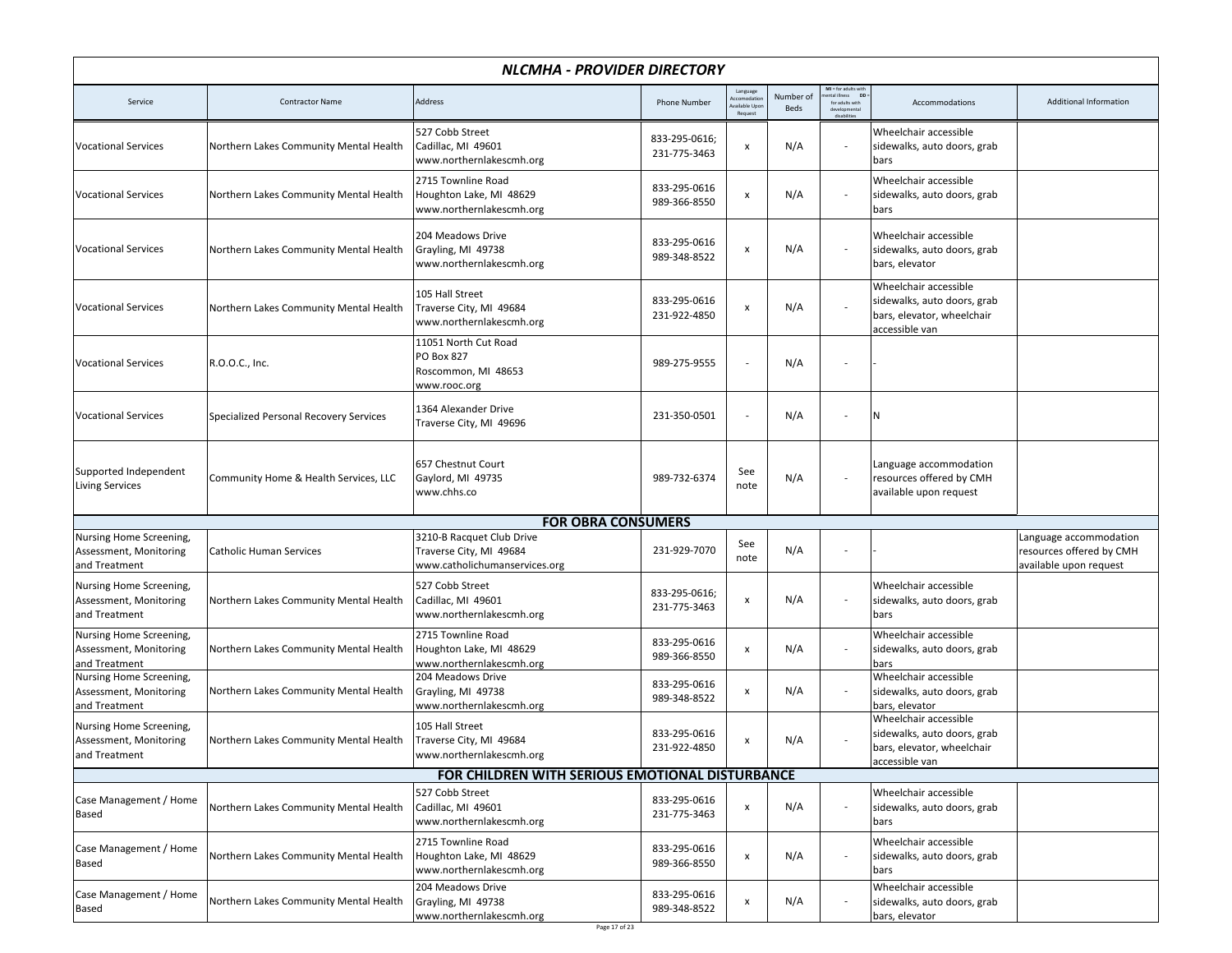|                                                           | NLCMHA - PROVIDER DIRECTORY                            |                                                                                         |                              |                                                   |                   |                                                                             |                                                                                                                                                                  |                                                 |  |  |  |
|-----------------------------------------------------------|--------------------------------------------------------|-----------------------------------------------------------------------------------------|------------------------------|---------------------------------------------------|-------------------|-----------------------------------------------------------------------------|------------------------------------------------------------------------------------------------------------------------------------------------------------------|-------------------------------------------------|--|--|--|
| Service                                                   | <b>Contractor Name</b>                                 | Address                                                                                 | <b>Phone Number</b>          | Language<br>ccomodatio<br>vailable Upc<br>Request | Number of<br>Beds | MI = for adults with<br>mental illness DD<br>for adults with<br>dirabilitin | Accommodations                                                                                                                                                   | <b>Additional Information</b>                   |  |  |  |
| Case Management / Home<br>Based                           | Northern Lakes Community Mental Health                 | 105 Hall Street<br>Traverse City, MI 49684<br>www.northernlakescmh.org                  | 833-295-0616<br>231-922-4850 | $\pmb{\times}$                                    | N/A               |                                                                             | Wheelchair accessible<br>sidewalks, auto doors, grab<br>bars, elevator, wheelchair<br>accessible van                                                             |                                                 |  |  |  |
| <b>Crisis Residential Services</b>                        | Beacon Home at Sandhurst/ Beacon<br>Specialized Living | 3601 Sandhurst Drive<br>Lansing, MI 48911<br>www.beaconspecialized.org/michigan         | 517-375-2523                 | $\overline{a}$                                    | 6                 | DD/MI                                                                       |                                                                                                                                                                  | Ages 5 - 17                                     |  |  |  |
| <b>Crisis Residential Services</b>                        | Safehaus, Inc.                                         | 21056 Dean Street<br>Warren, MI 48091<br>www.safehaus123.com                            | 586-275-4200                 | $\pmb{\mathsf{x}}$                                |                   | $\overline{\phantom{a}}$                                                    |                                                                                                                                                                  | For Children - Referral by<br><b>NLCMH ONLY</b> |  |  |  |
| <b>Crisis Residential Services</b>                        | Safehaus Too                                           | 21040 Dean Street<br>Warren, MI 48091<br>www.safehaus123.com                            | 586-806-4678                 |                                                   | 6                 |                                                                             |                                                                                                                                                                  | ages 7-17                                       |  |  |  |
| Inpatient Psychiatric<br><b>Hospital Services</b>         | Forest View Psychiatric Hospital                       | 1055 Medical Park Drive SE<br>Grand Rapids, MI 49546-3671<br>www.forestviewhospital.com | 800-949-8349                 | $\overline{a}$                                    | N/A               |                                                                             | Accesssible entrance, route,<br>treatment rooms, restrooms,<br>telephones, drinking<br>fountains, parking, alarms, and<br>reasonable accommodations<br>available |                                                 |  |  |  |
| Inpatient Psychiatric<br><b>Hospital Services</b>         | Healthsource Saginaw                                   | 3340 Hospital Road<br>Saginaw, MI 48603<br>www.healthsourcesaginaw.org                  | 989-790-7700                 |                                                   | N/A               |                                                                             | Accesssible entrance, route,<br>treatment rooms, restrooms,<br>telephones, drinking<br>fountains, parking, alarms, and<br>reasonable accommodations<br>available |                                                 |  |  |  |
| Inpatient Psychiatric<br><b>Hospital Services</b>         | Pine Rest Christian Mental Health Services             | 300 68th Street SE<br>Grand Rapids, MI 49548<br>www.pinerest.org                        | 616-281-6393                 | x                                                 |                   |                                                                             |                                                                                                                                                                  |                                                 |  |  |  |
| <b>Outpatient Therapy</b>                                 | Peace Ranch                                            | 2570 Hoosier Valley Road<br>Traverse City, MI 49685-7102                                | 231-499-4736                 |                                                   |                   |                                                                             |                                                                                                                                                                  |                                                 |  |  |  |
| <b>Outpatient Therapy -</b><br>Individual, Group & Family | Northern Lakes Community Mental Health                 | 527 Cobb Street<br>Cadillac, MI 49601<br>www.northernlakescmh.org                       | 833-295-0616<br>231-775-3463 | $\pmb{\mathsf{x}}$                                | N/A               | $\overline{\phantom{a}}$                                                    | Wheelchair accessible<br>sidewalks, auto doors, grab<br>bars                                                                                                     |                                                 |  |  |  |
| Outpatient Therapy -<br>Individual, Group & Family        | Northern Lakes Community Mental Health                 | 2715 Townline Road<br>Houghton Lake, MI 48629<br>www.northernlakescmh.org               | 833-295-0616<br>989-366-8550 | X                                                 | N/A               |                                                                             | Wheelchair accessible<br>sidewalks, auto doors, grab<br>bars                                                                                                     |                                                 |  |  |  |
| Outpatient Therapy -<br>Individual, Group & Family        | Northern Lakes Community Mental Health                 | 204 Meadows Drive<br>Grayling, MI 49738<br>www.northernlakescmh.org                     | 833-295-0616<br>989-348-8522 | x                                                 | N/A               |                                                                             | Wheelchair accessible<br>sidewalks, auto doors, grab<br>bars, elevator                                                                                           |                                                 |  |  |  |
| <b>Outpatient Therapy -</b><br>Individual, Group & Family | Northern Lakes Community Mental Health                 | 105 Hall Street<br>Traverse City, MI 49684<br>www.northernlakescmh.org                  | 833-295-0616<br>231-922-4850 |                                                   | N/A               |                                                                             | Wheelchair accessible<br>sidewalks, auto doors, grab<br>bars, elevator, wheelchair<br>accessible van                                                             |                                                 |  |  |  |
| Other Services Support &<br>Advocacy                      | Association for Children's Mental Health               | 6017 West Saint Joe Hwy, Suite 200,<br>Lansing, MI 48917<br>www.acmh-mi.org             | 888-226-4543                 | $\overline{a}$                                    | N/A               | $\overline{\phantom{a}}$                                                    |                                                                                                                                                                  |                                                 |  |  |  |
| Psychiatric and Medication<br><b>Clinic Services</b>      | Northern Lakes Community Mental Health                 | 527 Cobb Street<br>Cadillac, MI 49601<br>www.northernlakescmh.org                       | 833-295-0616<br>231-775-3463 | X                                                 | N/A               |                                                                             | Wheelchair accessible<br>sidewalks, auto doors, grab<br>bars                                                                                                     |                                                 |  |  |  |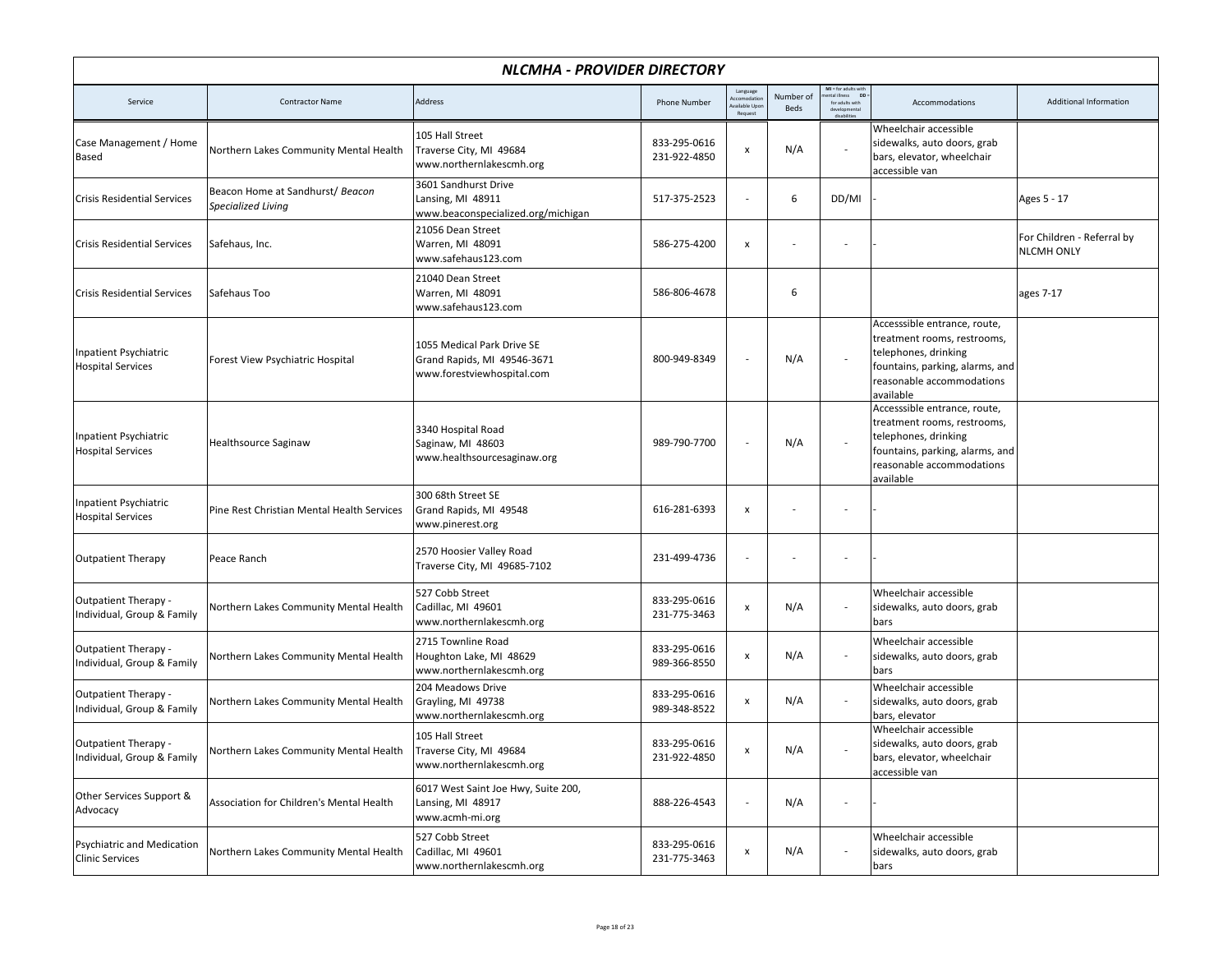|                                                             | NLCMHA - PROVIDER DIRECTORY                                  |                                                                                     |                               |                                                           |                   |                                                                               |                                                                                                      |                                                |  |  |  |
|-------------------------------------------------------------|--------------------------------------------------------------|-------------------------------------------------------------------------------------|-------------------------------|-----------------------------------------------------------|-------------------|-------------------------------------------------------------------------------|------------------------------------------------------------------------------------------------------|------------------------------------------------|--|--|--|
| Service                                                     | <b>Contractor Name</b>                                       | Address                                                                             | <b>Phone Number</b>           | Language<br><b>Accomodatio</b><br>vailable Upo<br>Request | Number of<br>Beds | MI = for adults with<br>nental illness DD<br>for adults with<br>developmental | Accommodations                                                                                       | <b>Additional Information</b>                  |  |  |  |
| <b>Psychiatric and Medication</b><br><b>Clinic Services</b> | Northern Lakes Community Mental Health                       | 2715 Townline Road<br>Houghton Lake, MI 48629<br>www.northernlakescmh.org           | 833-295-0616<br>989-366-8550  | x                                                         | N/A               |                                                                               | Wheelchair accessible<br>sidewalks, auto doors, grab<br>bars                                         |                                                |  |  |  |
| Psychiatric and Medication<br><b>Clinic Services</b>        | Northern Lakes Community Mental Health                       | 204 Meadows Drive<br>Grayling, MI 49738<br>www.northernlakescmh.org                 | 833-295-0616<br>989-348-8522  | $\pmb{\mathsf{x}}$                                        | N/A               |                                                                               | Wheelchair accessible<br>sidewalks, auto doors, grab<br>bars, elevator                               |                                                |  |  |  |
| Psychiatric and Medication<br><b>Clinic Services</b>        | Northern Lakes Community Mental Health                       | 105 Hall Street<br>Traverse City, MI 49684<br>www.northernlakescmh.org              | 833-295-0616<br>231-922-4850  | $\pmb{\mathsf{x}}$                                        | N/A               |                                                                               | Wheelchair accessible<br>sidewalks, auto doors, grab<br>bars, elevator, wheelchair<br>accessible van |                                                |  |  |  |
| <b>Psychological Services</b>                               | Northern Clinical Diagnostic Associates,<br><b>PLLC</b>      | 101 South James Street, Suite 215<br>Ludington, MI 49431                            | 231-845-2900                  |                                                           | N/A               | $\overline{\phantom{a}}$                                                      | N/A                                                                                                  |                                                |  |  |  |
| <b>Psychological Services</b>                               | Northern Lakes Community Mental Health                       | 527 Cobb Street<br>Cadillac, MI 49601<br>www.northernlakescmh.org                   | 833-295-0616;<br>231-775-3463 | x                                                         | N/A               |                                                                               | Wheelchair accessible<br>sidewalks, auto doors, grab<br>bars                                         |                                                |  |  |  |
| <b>Psychological Services</b>                               | Northern Lakes Community Mental Health                       | 2715 Townline Road<br>Houghton Lake, MI 48629<br>www.northernlakescmh.org           | 833-295-0616<br>989-366-8550  | $\pmb{\mathsf{x}}$                                        | N/A               |                                                                               | Wheelchair accessible<br>sidewalks, auto doors, grab<br>bars                                         |                                                |  |  |  |
| <b>Psychological Services</b>                               | Northern Lakes Community Mental Health                       | 204 Meadows Drive<br>Grayling, MI 49738<br>www.northernlakescmh.org                 | 833-295-0616<br>989-348-8522  | $\pmb{\mathsf{x}}$                                        | N/A               |                                                                               | Wheelchair accessible<br>sidewalks, auto doors, grab<br>bars, elevator                               |                                                |  |  |  |
| <b>Psychological Services</b>                               | Northern Lakes Community Mental Health                       | 105 Hall Street<br>Traverse City, MI 49684<br>www.northernlakescmh.org              | 833-295-0616<br>231-922-4850  | x                                                         | N/A               |                                                                               | Wheelchair accessible<br>sidewalks, auto doors, grab<br>bars, elevator, wheelchair<br>accessible van |                                                |  |  |  |
| <b>Specialized Residential</b><br>Services                  | Child & Family Services of Northwest<br>Michigan             | 3785 Veterans Drive<br>Traverse City, MI 49684<br>www.cfsnwmi.org                   | 231-946-8975                  |                                                           | See Note          |                                                                               |                                                                                                      | Foster Care: 2 beds<br>Planned Respite: 4 beds |  |  |  |
| <b>Specialized Residential</b><br>Services                  | D.A.R.T. / Hope Network Behavioral Health<br><b>Services</b> | 3333 36th Street SE<br>Kentwood, MI 49512<br>www.hopenetwork.org                    | 616-954-3540                  |                                                           | 20                | $\overline{\phantom{a}}$                                                      |                                                                                                      | From Age Range 8-17                            |  |  |  |
| Specialized Residential<br>Services                         | Pine Rest Christian Mental Health Services                   | 300 68th Street SE<br>PO Box 165<br>Grand Rapids, MI 49501-0165<br>www.pinerest.org | 616-281-6393                  | $\pmb{\mathsf{x}}$                                        |                   | $\overline{\phantom{a}}$                                                      |                                                                                                      |                                                |  |  |  |
| <b>Rehabilitation Services</b>                              | Northern Lakes Community Mental Health                       | 527 Cobb Street<br>Cadillac, MI 49601<br>www.northernlakescmh.org                   | 833-295-0616;<br>231-775-3463 | X                                                         | N/A               |                                                                               | Wheelchair accessible<br>sidewalks, auto doors, grab<br>bars                                         |                                                |  |  |  |
| <b>Rehabilitation Services</b>                              | Northern Lakes Community Mental Health                       | 2715 Townline Road<br>Houghton Lake, MI 48629<br>www.northernlakescmh.org           | 833-295-0616<br>989-366-8550  | $\pmb{\mathsf{x}}$                                        | N/A               |                                                                               | Wheelchair accessible<br>sidewalks, auto doors, grab<br>bars                                         |                                                |  |  |  |
| <b>Rehabilitation Services</b>                              | Northern Lakes Community Mental Health                       | 204 Meadows Drive<br>Grayling, MI 49738<br>www.northernlakescmh.org                 | 833-295-0616<br>989-348-8522  | $\pmb{\times}$                                            | N/A               | $\overline{\phantom{a}}$                                                      | Wheelchair accessible<br>sidewalks, auto doors, grab<br>bars, elevator                               |                                                |  |  |  |
| <b>Rehabilitation Services</b>                              | Northern Lakes Community Mental Health                       | 105 Hall Street<br>Traverse City, MI 49684<br>www.northernlakescmh.org              | 833-295-0616<br>231-922-4850  | $\pmb{\mathsf{x}}$                                        | N/A               |                                                                               | Wheelchair accessible<br>sidewalks, auto doors, grab<br>bars, elevator, wheelchair<br>accessible van |                                                |  |  |  |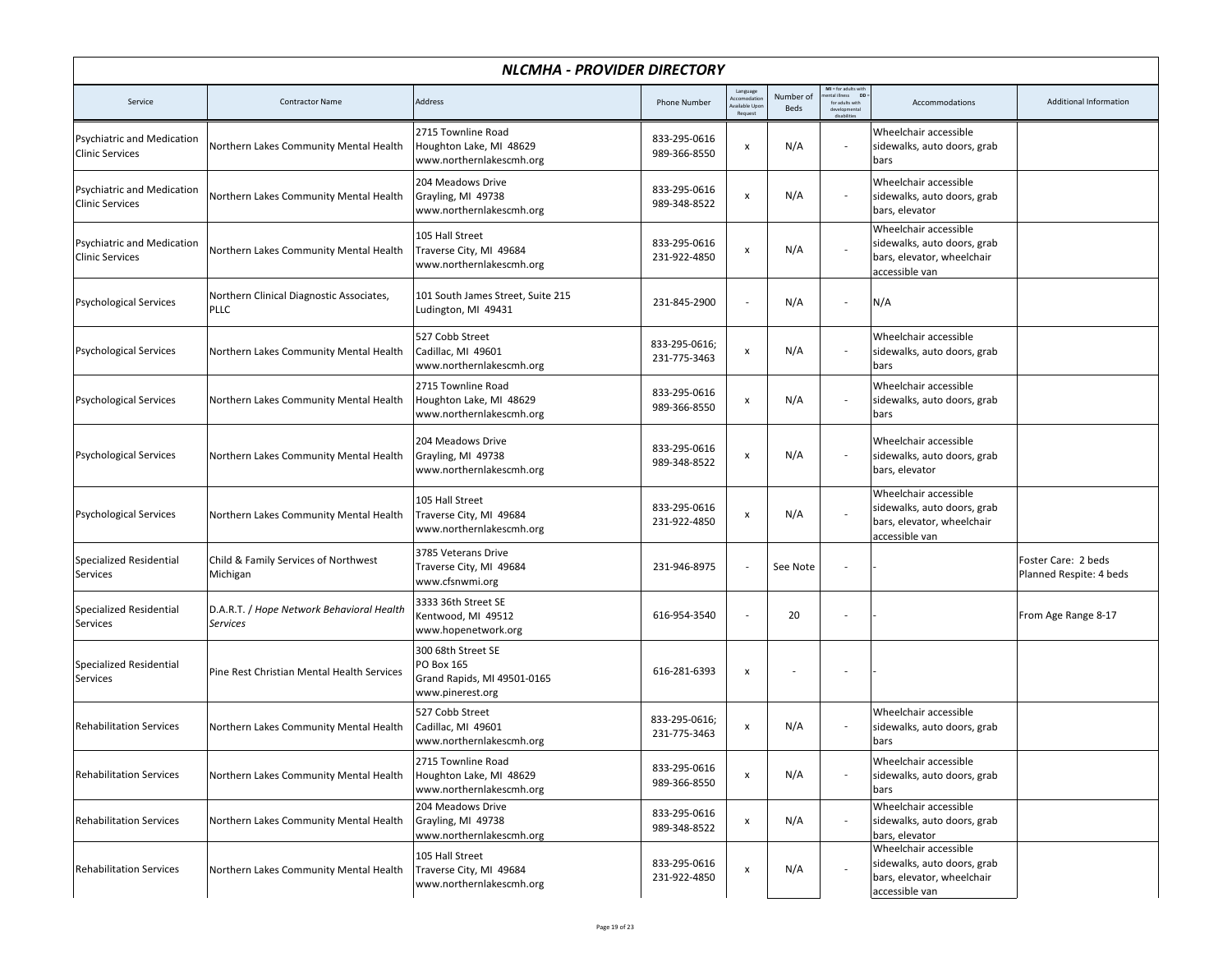|                            | NLCMHA - PROVIDER DIRECTORY       |                                                                                       |                     |                                                      |                   |                                                                                                |                                                                                                             |                               |  |  |  |
|----------------------------|-----------------------------------|---------------------------------------------------------------------------------------|---------------------|------------------------------------------------------|-------------------|------------------------------------------------------------------------------------------------|-------------------------------------------------------------------------------------------------------------|-------------------------------|--|--|--|
| Service                    | <b>Contractor Name</b>            | <b>Address</b>                                                                        | <b>Phone Number</b> | Language<br>Accomodation<br>wailable Upor<br>Request | Number of<br>Beds | $MI = for adults with$<br>ental illness DD<br>for adults with<br>developmental<br>disabilities | Accommodations                                                                                              | <b>Additional Information</b> |  |  |  |
|                            | <b>CHILDREN'S AUTISM SERVICES</b> |                                                                                       |                     |                                                      |                   |                                                                                                |                                                                                                             |                               |  |  |  |
| Children's Autism Services | <b>Acorn Health</b>               | 1363 Douglas Drive, Suite 104<br>Traverse City, MI 49696<br>www.acornhealth.com       | 231-668-4909        | $\overline{\phantom{a}}$                             | N/A               |                                                                                                | Ramp, barrier free restrooms,<br>grab bars, handicap parking,<br>accessible waiting room                    |                               |  |  |  |
| Children's Autism Services | Acorn Health                      | 932 North Mitchell Street<br>Cadillac, MI 49601<br>www.acornhealth.com                | 844-244-1818        | $\overline{\phantom{a}}$                             | N/A               |                                                                                                | Ramp, barrier free restrooms,<br>grab bars, handicap parking,<br>accessible waiting room                    |                               |  |  |  |
| Children's Autism Services | Children's Therapy Corner         | 1810 Chartwell Drive<br>Traverse City, MI 49696<br>www.childrenstherapycorner.com     | 231-929-2354        | $\sim$                                               | N/A               |                                                                                                | Accessible entrance, route,<br>restrooms, telephones,<br>parking and reasonable<br>accommodations available |                               |  |  |  |
| Children's Autism Services | <b>Great Lakes Autism Center</b>  | 9616 Portage Road<br>Portage, MI 49002-7257                                           | 269-343-3731        | $\overline{a}$                                       | N/A               | ٠                                                                                              |                                                                                                             |                               |  |  |  |
| Children's Autism Services | North Arrow ABA                   | 10781 East Cherry Bend Road<br>Traverse City, MI 49684<br>www.northarrowaba.com       | 231-268-0007        | $\overline{\phantom{a}}$                             | N/A               | $\overline{\phantom{a}}$                                                                       | Ground level entry,<br>easements, barrier free<br>restrooms, handicap parking                               |                               |  |  |  |
| Children's Autism Services | <b>RISE Center for Autism</b>     | 1070 West Houghton Lake Drive<br>Prudenville, MI 48651<br>www.risecenterforautism.com | 989-422-0279        | $\overline{\phantom{a}}$                             | N/A               | ٠                                                                                              | Barrier free restrooms, grab<br>bars                                                                        |                               |  |  |  |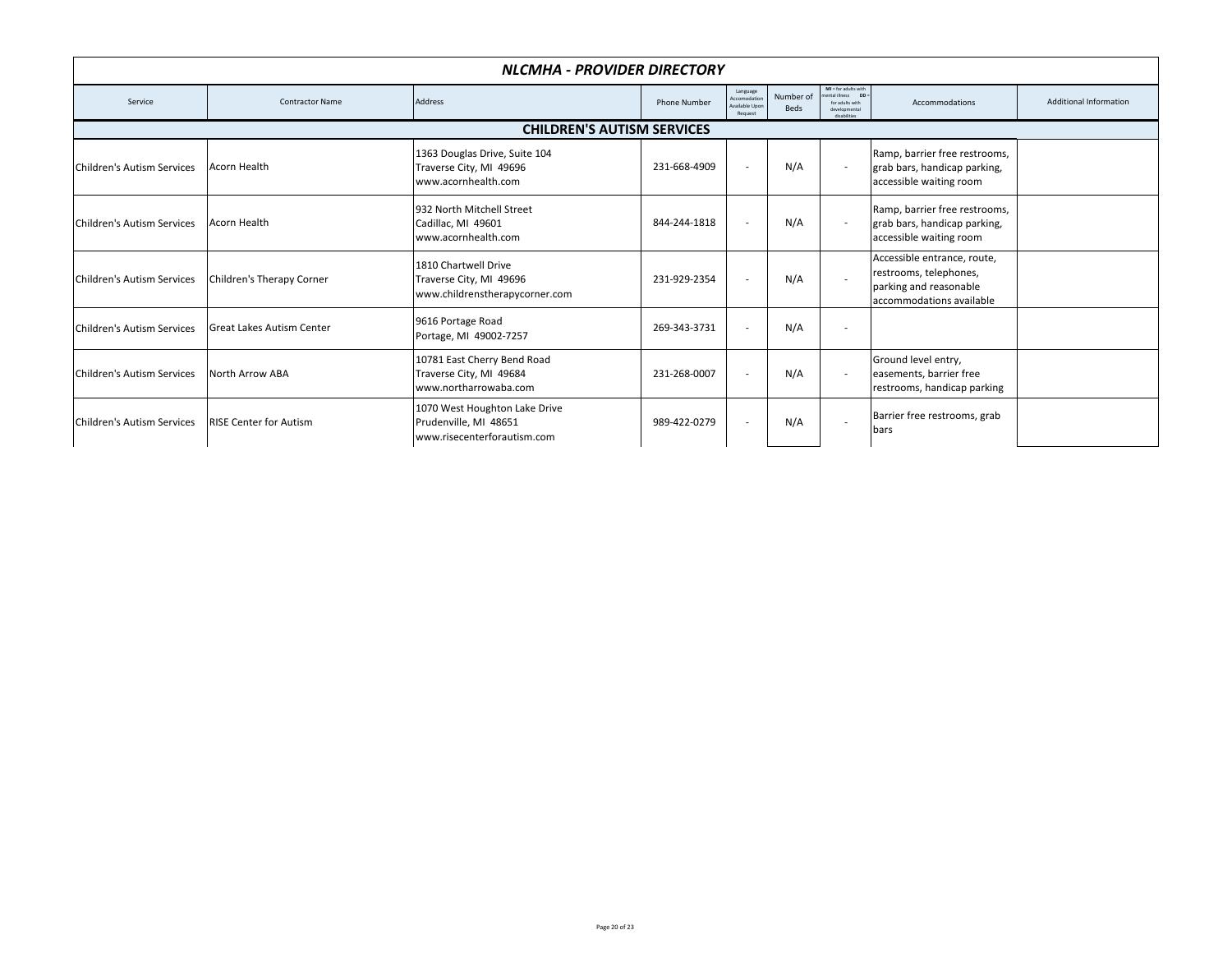|                                       |                                                                          | NLCMHA - PROVIDER DIRECTORY                                        |                     |                                                      |                          |                                                                                                          |                |                               |  |  |
|---------------------------------------|--------------------------------------------------------------------------|--------------------------------------------------------------------|---------------------|------------------------------------------------------|--------------------------|----------------------------------------------------------------------------------------------------------|----------------|-------------------------------|--|--|
| Service                               | <b>Contractor Name</b>                                                   | Address                                                            | <b>Phone Number</b> | Language<br>Accomodation<br>wailable Upon<br>Request | Number of<br><b>Beds</b> | $MI = for adults with$<br>ental illness<br><b>DD</b><br>for adults with<br>developmental<br>disabilities | Accommodations | <b>Additional Information</b> |  |  |
| SUPPORTED INDEPENDENCE PROGRAMS (SIP) |                                                                          |                                                                    |                     |                                                      |                          |                                                                                                          |                |                               |  |  |
| SIP Home                              | <b>Bremer Home</b><br>(Operated by Spectrum Community<br>Services, Inc.) | 28303 Joy Road<br>Westland, MI 48185-5524<br>www.spectrumhuman.org | 734-458-8729        | $\overline{\phantom{a}}$                             |                          | $\overline{\phantom{a}}$                                                                                 |                |                               |  |  |
| SIP Home                              | <b>Farrar Home</b><br>(Operated by Spectrum Community<br>Services, Inc.) | 28303 Joy Road<br>Westland, MI 48185-5524<br>www.spectrumhuman.org | 734-458-8729        | $\overline{\phantom{a}}$                             | $\overline{\phantom{a}}$ | $\overline{\phantom{a}}$                                                                                 |                |                               |  |  |
| SIP Home                              | Gamer's Den<br>(Operated by MI Independent Living, LLC)                  | 701 Mathews Drive, Apt 701<br>Cadillac, MI 49601                   | 231-715-6251        | $\overline{\phantom{a}}$                             |                          | $\sim$                                                                                                   |                |                               |  |  |
| SIP Home                              | Kentucky Home<br>(Operated by Spectrum Community<br>Services, Inc.)      | 28303 Joy Road<br>Westland, MI 48185-5524<br>www.spectrumhuman.org | 734-458-8729        | $\overline{\phantom{a}}$                             | ٠                        | $\sim$                                                                                                   |                |                               |  |  |
| SIP Home                              | <b>Meadows</b><br>(Operated by MI Independent Living, LLC)               | 597 Meadows Drive, Apt 1<br>Grayling, MI 49738-2050                | 231-715-6251        | $\overline{\phantom{a}}$                             |                          | $\sim$                                                                                                   |                |                               |  |  |
| SIP Home                              | Northland<br>(Operated by MI Independent Living, LLC)                    | 301 Mathew Drive, Apt 301<br>Cadillac, MI 49601-8077               | 231-715-6251        | $\overline{\phantom{a}}$                             | ۰                        | $\overline{\phantom{a}}$                                                                                 |                |                               |  |  |
| SIP Home                              | Seeley<br>(Operated by MI Independent Living, LLC)                       | 6030 South 49 Road<br>Cadillac, MI 49601-9552                      | 231-715-6251        | $\overline{\phantom{a}}$                             | $\overline{\phantom{a}}$ | $\overline{\phantom{a}}$                                                                                 |                |                               |  |  |
| SIP Home                              | Woodland<br>(Operated by MI Independent Living, LLC)                     | 612 Woodland Drive<br>Traverse City, MI 49686-3552                 | 231-715-6251        | $\overline{\phantom{a}}$                             |                          | ٠                                                                                                        |                |                               |  |  |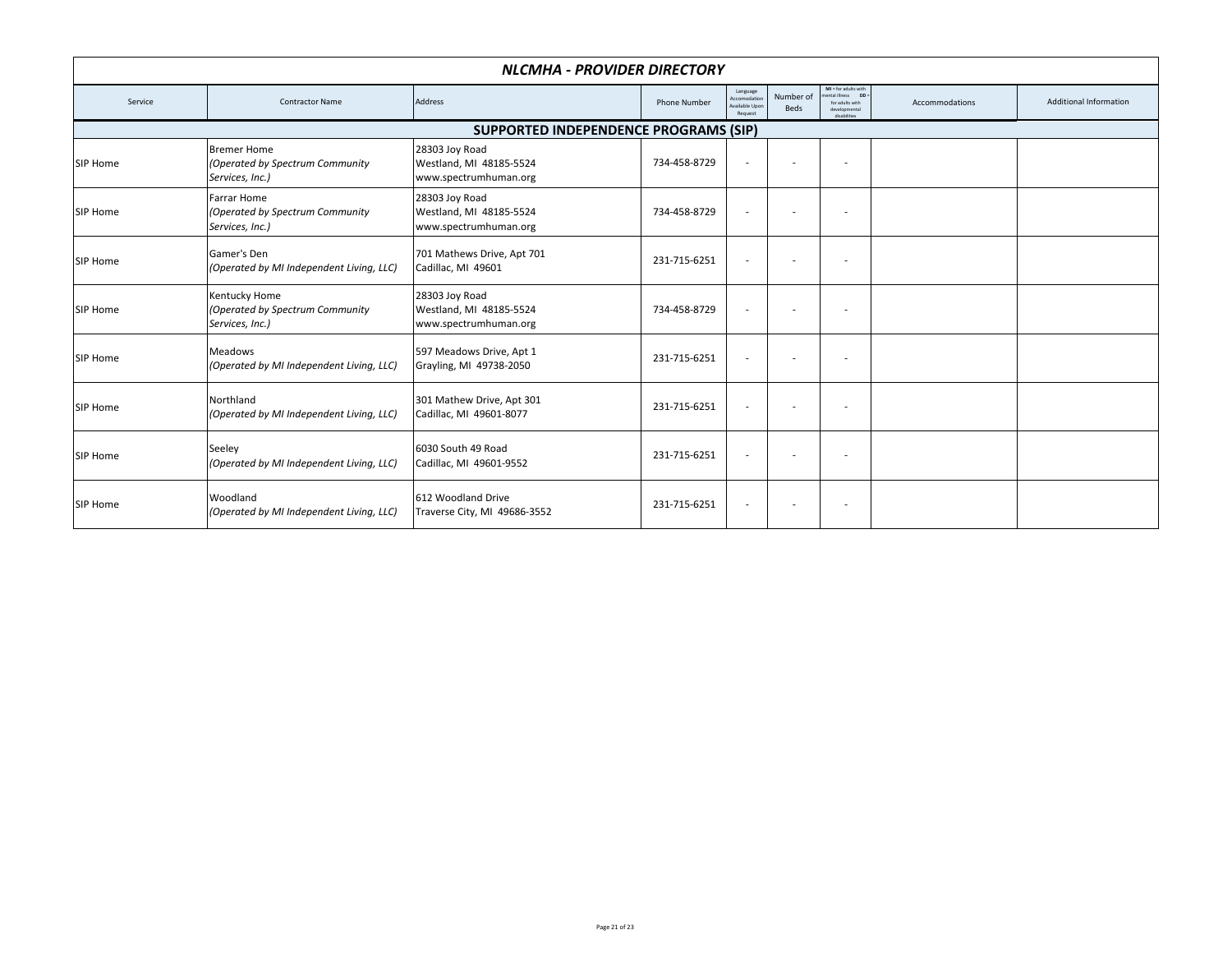|                                | NLCMHA - PROVIDER DIRECTORY      |                                            |                     |                                                                            |                                                                                                 |                |                               |  |  |  |  |  |
|--------------------------------|----------------------------------|--------------------------------------------|---------------------|----------------------------------------------------------------------------|-------------------------------------------------------------------------------------------------|----------------|-------------------------------|--|--|--|--|--|
| Service                        | <b>Contractor Name</b>           | Address                                    | <b>Phone Number</b> | Language<br>Accomodation<br>Number of<br>Available Upon<br>Beds<br>Request | $MI = for adults with$<br>nental illness DD<br>for adults with<br>developmental<br>disabilities | Accommodations | <b>Additional Information</b> |  |  |  |  |  |
| <b>TRANSPORTATION SERVICES</b> |                                  |                                            |                     |                                                                            |                                                                                                 |                |                               |  |  |  |  |  |
| <b>Transportation Services</b> | <b>BATA</b>                      | 115 Hall Street<br>Traverse City, MI 49684 | 231-941-2324        |                                                                            |                                                                                                 |                |                               |  |  |  |  |  |
| <b>Transportation Services</b> | J Cole Enterprises               | vjcole1@live.com                           | 231-360-1339        |                                                                            |                                                                                                 |                |                               |  |  |  |  |  |
| <b>Transportation Services</b> | MI Life Transport, LLC           | milifeinfo@milifetransport.com             | 231-577-2082        |                                                                            |                                                                                                 |                |                               |  |  |  |  |  |
| <b>Transportation Services</b> | Soul Purpose Transportation, LLC | info@soulpurposehc.com                     | 231-943-1444        |                                                                            |                                                                                                 |                |                               |  |  |  |  |  |